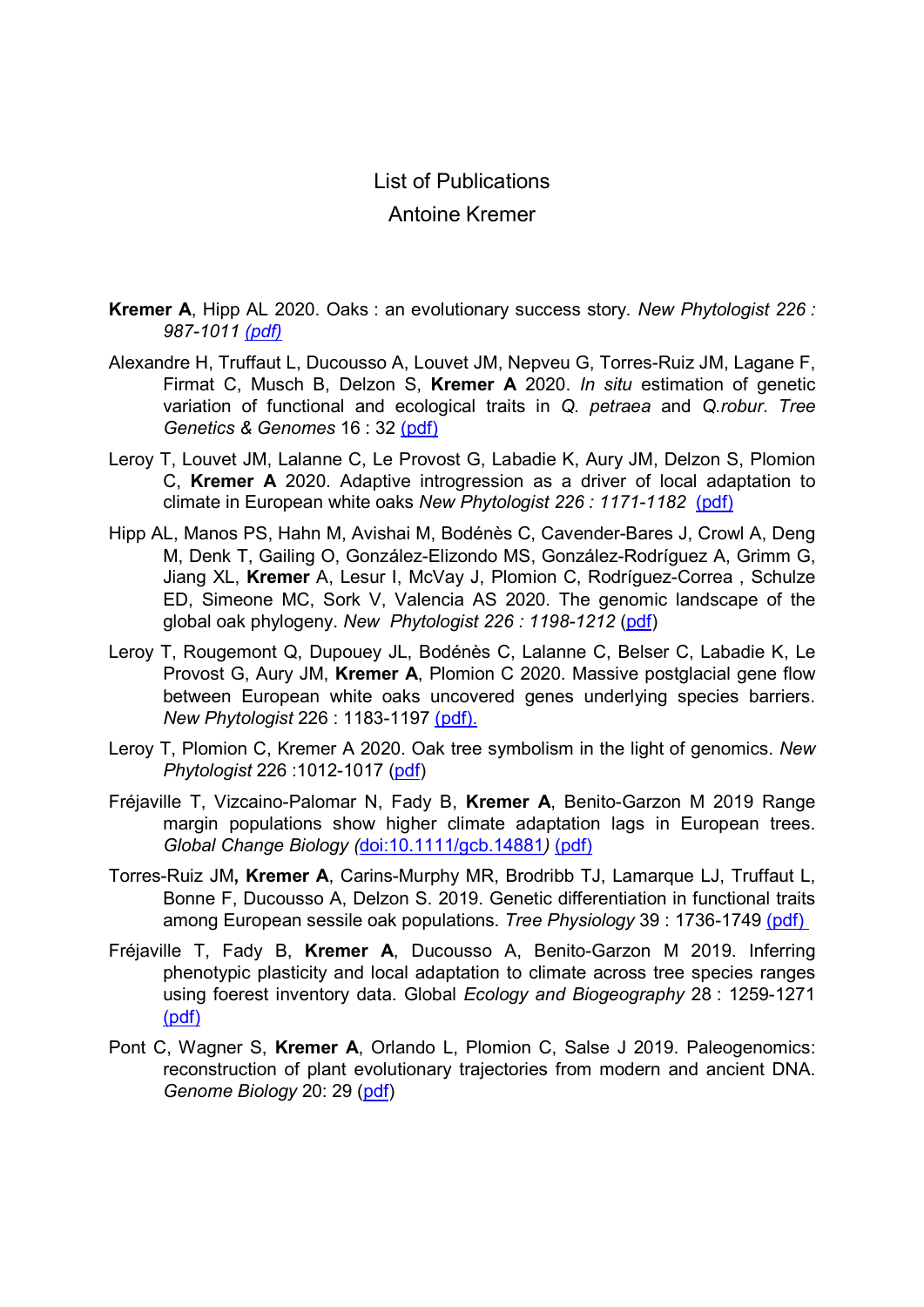- Caignard T, Delzon S, Bodénès C, Dencausse B, Kremer A 2019. Heritability and genetic architecture of reproduction-related traits in a temperate oak species. Tree Genetics & Genomes 15, 1 (pdf)
- Sáenz-Romero C, Kremer A, Nagy L, Újvari-Jármay E, Ducousso A, Kóczán-Horváth A, Kehlet Hansen J, Mátyás C 2019. Common garden comparisons confirm inherited differences in sensitivity to climate change between forest tree species..*PeerJ* 7: e6213 (pdf)
- Albarran-Lara AL, Petit RJ, Kremer A, Caron H, Peñalozza-Ramírez, Gugger PF, Dávila-Aranda PD, Oyama K 2019. Low genetic differentiation between two morphologically and ecologically distinct ginat-leaved Mexican oaks. Plant Systematics and Evolution, 305:89-101 (pdf)
- Soularue JP, Thöni A, Arnoux L, Le Corre V, Kremer A 2019. Metapop : An individualbased model for simulating the evolution of tree populations in spatially and temporally heterogeneous landscapes. Molecular Ecology Resources 19: 296- 305 (pdf)
- Tuskan GA, Groover AT, Schmutz J, DiFazio SP, Myburg A, Grattapaglia D, Smart LB, Yin T, Aury JM, Kremer A, Leroy T, LeProvost G, Plomion C, Carlson JE, Randall J, Westbrook J, Grimwood J, Muchero W, Jacobson D, Michener JK 2018. Hardwood tree genomics: Unlocking woody plnat biology. Frontiers in Plant Sciences 9: 1799 (pdf)
- Cannon CH, Brendel O, Deng M, Hipp AL, Kremer A, Kua CS, Plomion C, Romero Severson J, Sork VL 2018.Gaining a global perspective on Fagaceae genomic diversification and adaptation. New Phytologist 218: 894-897 (pdf)
- Kremer A, Caignard C, Deuffic P, Garzon MB, Orazio C, Porté AJ, Robin C, Sergent A 2018. Nouvelles forêts et nouvelles attentes. In « Anticiper les changements climatiques en Nouvelle Aquitaine » H. Le Treut ed., Editions Région Nouvelle Aquitaine, 225-246
- Lesur I, Alexandre, H, Boury C, Chancerel E, Plomion C, Kremer A 2018. Development of target sequence capture and estimation of genomic relatedness in a mixed oak stand. Frontiers in Plant Science.9: 996 (pdf)
- Lobo A,Torres-Ruiz J.M. , Burlett R, Lemaire C, Parise C, Francioni C, Truffaut L, Tomášková I, Hansen J.K, Kjær E.D, Kremer A and Delzon S. 2018 Assessing inter- and intraspecific variability of xylem vulnerability to embolism in oaks. Forest Ecology and Management 424: 53-61 (pdf)
- Plomion C, Aury JM, Amselem J, Leroy T, Murat F, Duplessis S, Faye S, Francillonne N, Labadie K, Le Provost G, Lesur I, Bartholomé J, Faivre-Rampant P, Kohler A, Leplé JC, Chantret N, Chen J, Diévart A, Alaeitabar T, Barbe V, Belser C, Bergès H, Bodénès C, Bogeat-Triboulot MB, Bouffaud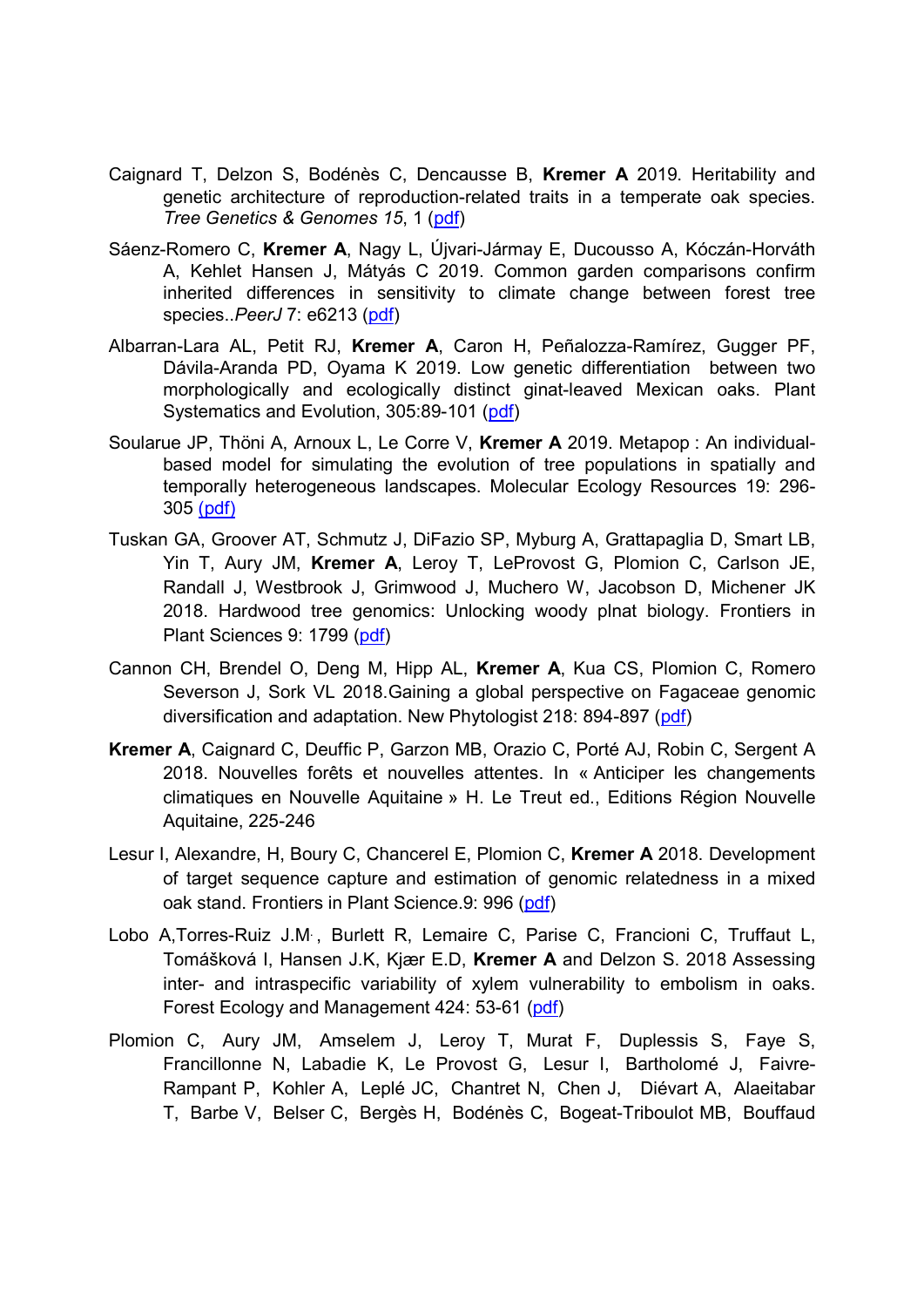ML, Brachi B, Chancerel E, Cohen D, Couloux A, Da Silva C, Dossat C, Ehrenmann F, Gaspin C, Grima-Pettenati J, Guichoux E, Hecker A, Herrmann S, Hugueney P, Hummel I, Klopp C, Lalanne C, Lascoux M, Lasserre E, Lemainque A, Desprez-Loustau ML, Luyten I, Madoui MA, Mangenot S, Marchal C, Maumus F, Mercier J, Michotey C, Panaud O, Picault N, Rouhier N, Rué N, Rustenholz C, Salin F, Soler M, Tarkka M, Velt A, Zanne AE, Martin F, Wincker P, Quesneville H, Kremer A, Salse J 2018. Oak genome reveals facets of long lifespan. Nature Plants 4:440-452 (pdf)

- Leroy T, Rougemont Q, Bodenes C, Lalanne C, Belser C, Labadie K, Le Provost G, Aury JM, Kremer A, Plomion C 2018 Secondary contacts between European white oaks reveal genes underlying reproductive isolation. bioRxiv 246637 (pdf)
- Wagner S, Lagane F, Seguin-Orlando A, Schubert M, Leroy T, Guichoux E, Chancerel E,Bech-Hebelstrup, Bernard V, Billard C, Billaud Y, Bolliger M, Croutsch C, Čufar K, Eynaud F, Heussner KU, Koninger J, Langenegger F, Leroy F, Lima C, Martinelli N, Momber G, Billamboz A, Nelle O, Palomo A, Pique R, Ramstein M, Schweichel R, Stauble H, Tegel W, Terradas X, Verdin F, Plomion C, Kremer A, Orlando L 2018 High-Throughput DNA sequencing of ancient wood. Molecular Ecology 27: 1138-1154 (pdf)
- Lowe JL, Breed MF, Caron H, Colpaert N, Dick C, Finegan B, Gardner M, Gheysen G, Gribel R, Berton J, Harris C, Kremer A, Lemes MR, Margis R, Navarro CM, Salgueiro F, Villalobos-Barrantes HM, Cavers S 2018 Standardised genetic diversity-life history correlates for improved genetic resource management of Neotropical trees. Diversity and distributions 24 : 730-741 (pdf)
- Arbez A. Carnus JC, Kremer A. (éditeurs) 2018. Forêts d'hier et de demain. 50 ans de recherches en Aquitaine. Presses Universitaires de Bordeaux, LGPA Editions, 250p (pdf)
- Yousefpour R, Temperli C, Jacobsen JB, Thorsen BJ, Meilby H, Lexer MJ, Lindner M, Bugmann H, Borges JG, Palma JHN, Ray D, Zimmermann NE, Delzon S, Kremer A, Kramer K, Reyer CPO, Lasch-Born P, Garcia-Gonzalo J, Hanewinkel M 2017. A framework for modeling adaptive forest management and decision making under climate change. Ecology and Society 22(4):40. (pdf) https://doi.org/10.5751/ES-09614-220440
- Merceron RN, De Langhe A, Dubois H, Garin O, Gerarts F, Jacquemin F, Balligand B, Otjacques M, Sabbe T, Servranckx M, Wautelet S, Kremer A, Porté AJ, Monty A 2017. Removal of acorns of the alien Quercus rubra on the ground by scatterhoarding animals in Belgian forests. Biotechnol.Agron.Soc.Environ. 21 (2) (pdf)
- Firmat C, Delzon S, Louvet JM, Parmentier J, Kremer A. 2017. Evolutionary dynamics of the leaf phenological cycle in an oak metapopulation along an elevation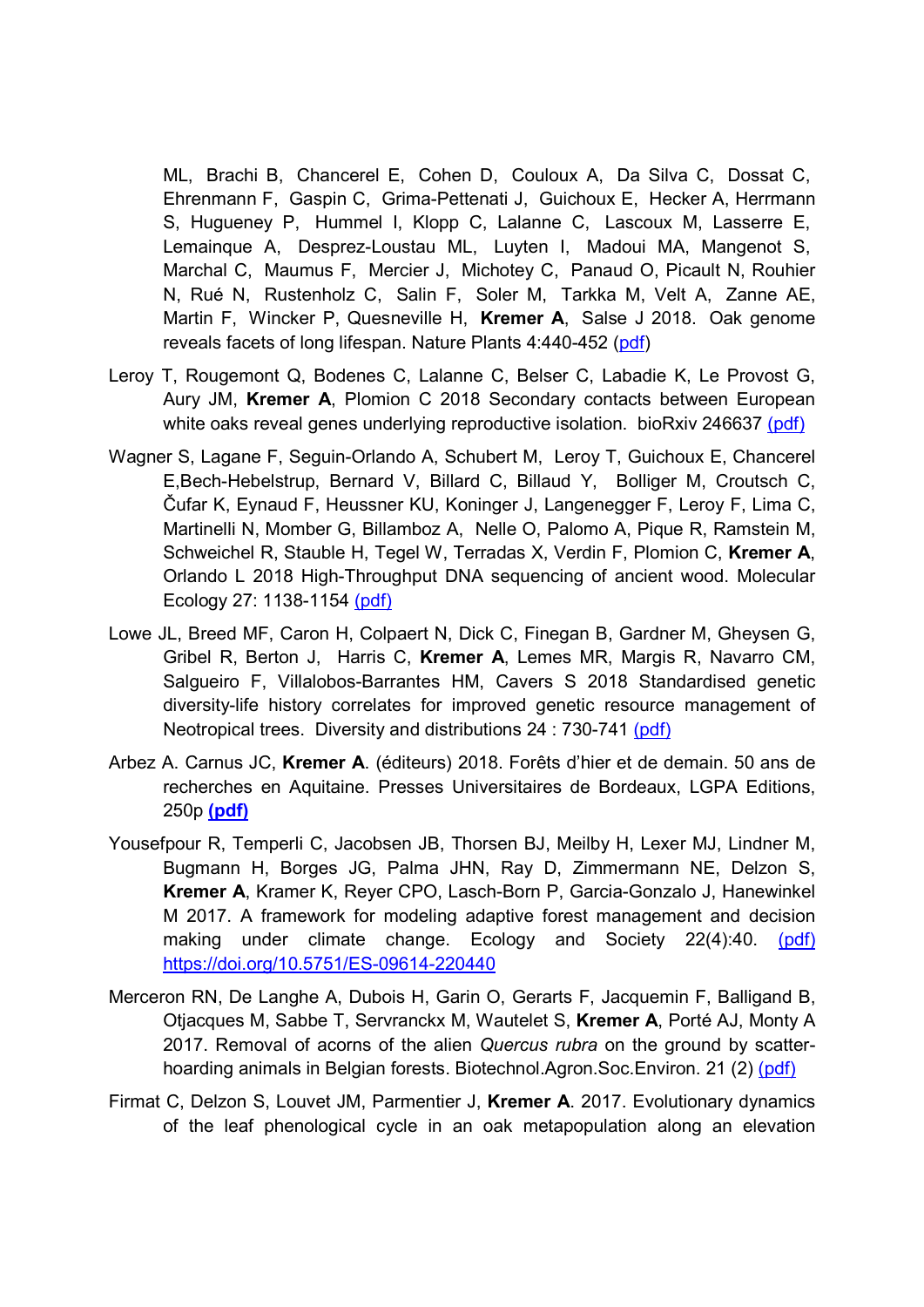gradient. Journal of evolutionary biology 30: 2116-2131 doi: 10.1111/jeb.13185 (pdf)

- Caignard T, Kremer A, Firmat C, Nicolas M, Venner S, Delzon S 2017 Increasing spring temperatures favor oak seed production in temperate areas. Scientific Reports 7: 8555 (pdf)
- Merceron NR, Leroy T, Chancerel E, Romero-Severson J, Ducousso A, Monty A, Porté AJ, Kremer A. 2017. From North America to Europe: deciphering the introduction history of Quercus rubra. Genome 60: 778-790 (pdf)
- Merceron RN, De Langhe A, Dubois H, Garin O, Gerarts F, Jacquemin F, Balligand B, Otjacques M, Sabbe T, Servranckx M, Wautelet S, Kremer A, Porté AJ, Monty A 2017. Removal of acorns of the alien Quercus rubra on the ground by scatterhoarding animals in Belgian forests. Biotechnol.Agron.Soc.Environ. 21 (2) (pdf)
- Truffaut L, Chancerel E, Ducousso A, Dupouey JL, Badeau V, Ehrenmann F, Kremer A. 2017. Fine scale species distribution changes in a mixed oak stand over two successive generations. New Phytologist 215: 126-139 (pdf)
- Leroy T, Roux C, Villate L, Bodénès C, Romiguier J, Paiva JAP, Dossat C, Aury JM, Plomion C, Kremer A. 2017. Extensive recent secondary contacts between four European white oak species. New Phytologist 214: 865-878 (pdf)
- Sáenz-Romero C, Lamy JB, Ducousso A, Musch B, Ehrenmann F, Delzon S, Chałupka W, Daḡdas S, Hansen JK, Lee SL, Liesebach M, Rau HM, Psomas A, Schneck V, Steiner W, Zimmermann NE, Kremer A. 2017 Adaptive and plastic population response of Quercus petraea across Europe. Global Change Biology 23: 2831- 2847 (pdf)
- Song J, Brendel O, Bodenès C, Plomion C, Kremer A, Colin F 2017 X-ray computed tomography to decipher the genetic architecture of tree branching traits: oak as a case study. Trees Genetics & Genomes 13:5 (pdf)
- Rellstab C, Zoller S, Walthert L, Lesur I, Bodénès C, Pluess AR, Sperisen C, Kremer A, Gugerli F 2016 Signatures of local adaptation in candidate genes of oaks (Quercus spp.) in respect to present and future climatic conditions. Molecular Ecology 25: 5907-5924 (pdf)
- Kremer A 2016 Microevolution of European temperate oaks in response to environmental changes. Compte rendus Biologies 339: 263-267
- Porth I, Garnier-Géré P, Klapste J, Scotti-Saintagne C, El-Kassaby Y, Burg K, Kremer A 2016 Species-specific alleles at a  $β$ -tubulin gene show significant associations with leaf morphological variation within Quercus petraea and Q. robur populations. Trees Genetics & Genomes (in press)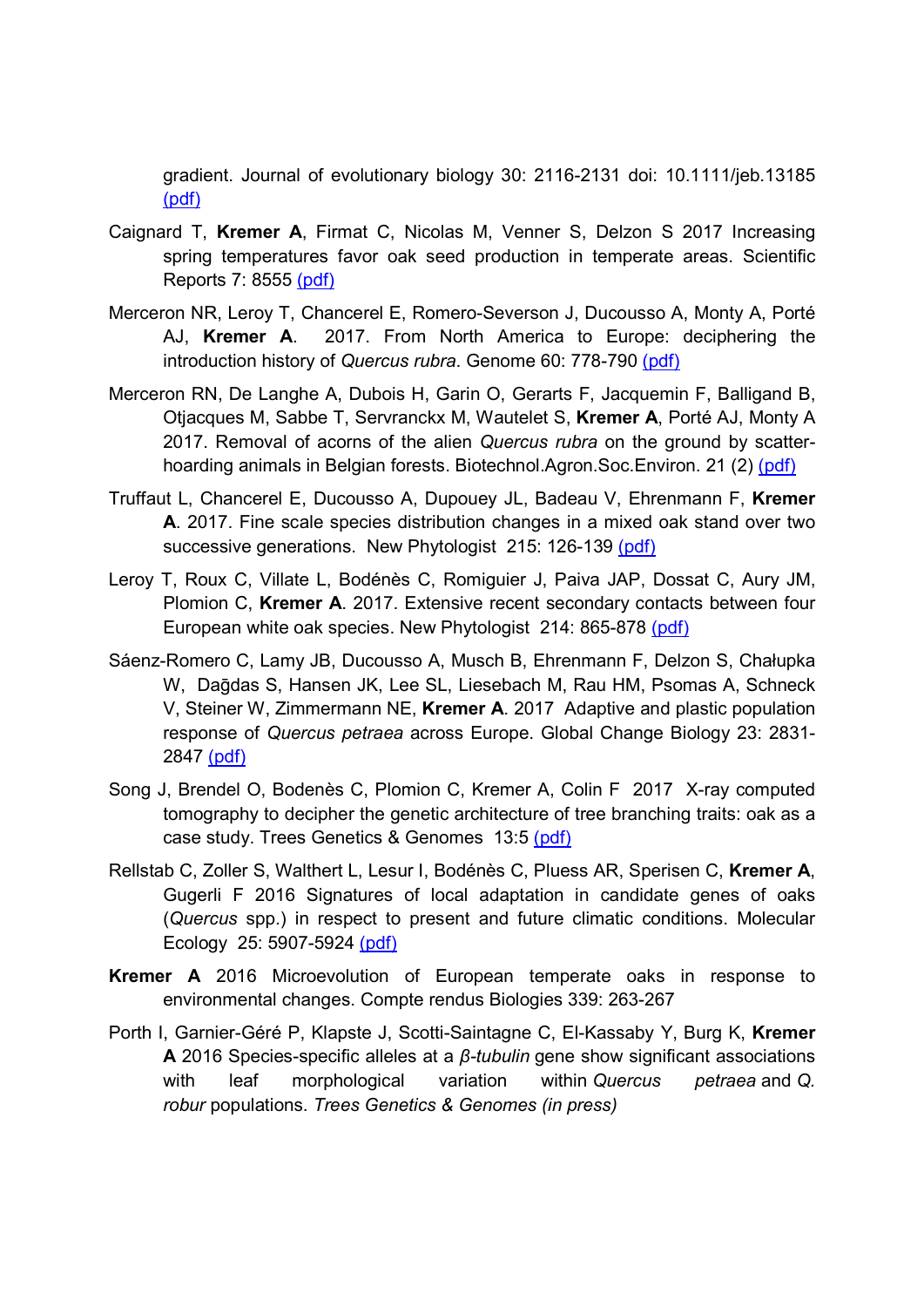- Bodénès C, Chancerel E, Ehrenmann F, Kremer A, Plomion C (2016) High density linkage mapping and distribution of segregation distorsion regions in oak genome. DNA Research 23: 115-124
- Plomion C, Aury JM, Amselem J, Alaeitabar T, Barbe V, Belser C, Berges H, Bodénès C, Boudet N, Boury C, Canaguier A, Couloux A, Da Silva C, Duplessis S, Ehrenmann F, Estrada-Mairey B, Fouteau S, Francillonne N, Gaspin C, Guichard C, Klopp C, Labadie K, Lalanne C, Le Clainche I, Leplé JC, Le Provost G, Leroy T, Lesur I, Martin F, Mercier J, Michotey C, Murat F, Salin F, Steinbach D, Faivre-Rampant P, Wincker P, Salse J, Quesneville H, Kremer A 2016 Decoding the oak genome: public release of sequence data, assembly, annotation and publication strategies. Molecular Ecology Resources 16: 254-265
- Sinclair FH, Stone GN, Nicholls JA, Cavers S, Gibbs M, Butterill G, Wagner S, Ducousso A, Gerber S, Petit R, Kremer A, Schönrogge K, 2016 Impacts of local adaptation of forest trees on associations with herbivorous insects: implications for adaptive forest management. Evolutionary Application 8: 972-987
- Lesur I, Kohler A, Martin F. Kremer A, Plomion C. Le Provost G 2015. Transcriptomic resources for Hazelnut tree (Corylus avellana L.) Molecular Ecology Resources
- Lesur I, Le Provost G, Bento P, Da Silva C, Leplé JC, Murat F, Ueno S, Bartholomé J, Lalanne C, Ehrenmann F, Noirot C, Burban C, Léger V, Amselemn J, Belser C, Quesneville H, Stierschneider M, Fluch S, Feldhahm L, Tarkka M, Herrmann S, Buscot F, Klopp C, Kremer A, Salse J, Aury JM, Plomion C, 2015 The oak gene expression atlas : insights into Fagaceae genome evolution and the discovery of genes regulated during bud dormancy release. BMC Genomics 16: 112
- Vidalis A., Hosius B., Ziehe M., Kremer A., Lefevre F., Gugerli F., Beuker E., Kowalczyk J. , Finkeldey R., 2015 Complex selective responses of oak seedlings to translocations. (in preparation)
- Lepoittevin C, Bodénès C, Chancerel E, Villate L, Lang T, Lesur I, Boury C, Ehrenmann F, Zelenica D, Boland A, Besse C, Garnier‐Géré P, Plomion C, Kremer A 2015, Single-nucleotide polymorphism discovery and validation in high density SNP array for genetic analysis in European white oaks. Mol Ecol Res 15: 1446-1459
- Lesur I, Bechade A, Lalanne C, Klopp C, Noirot C, Leplé JC, Kremer A, Plomion C, Le Provost G 2015 A unigene set for European beech (Fagus sylvatica L.) and its use to decipher the molecular mechanisms involved in dormancy regulation. Molecular Ecology Resources 15, 1192-1204
- Goiecoechea PG., Herran A., Durand J., Bodénès C., Plomion Ch., Kremer A., 2015.A linkage disequilibrium perspective on the genetic mosaic of speciation in two hybridizing Mediterranean white oaks. Heredity 114: 373-386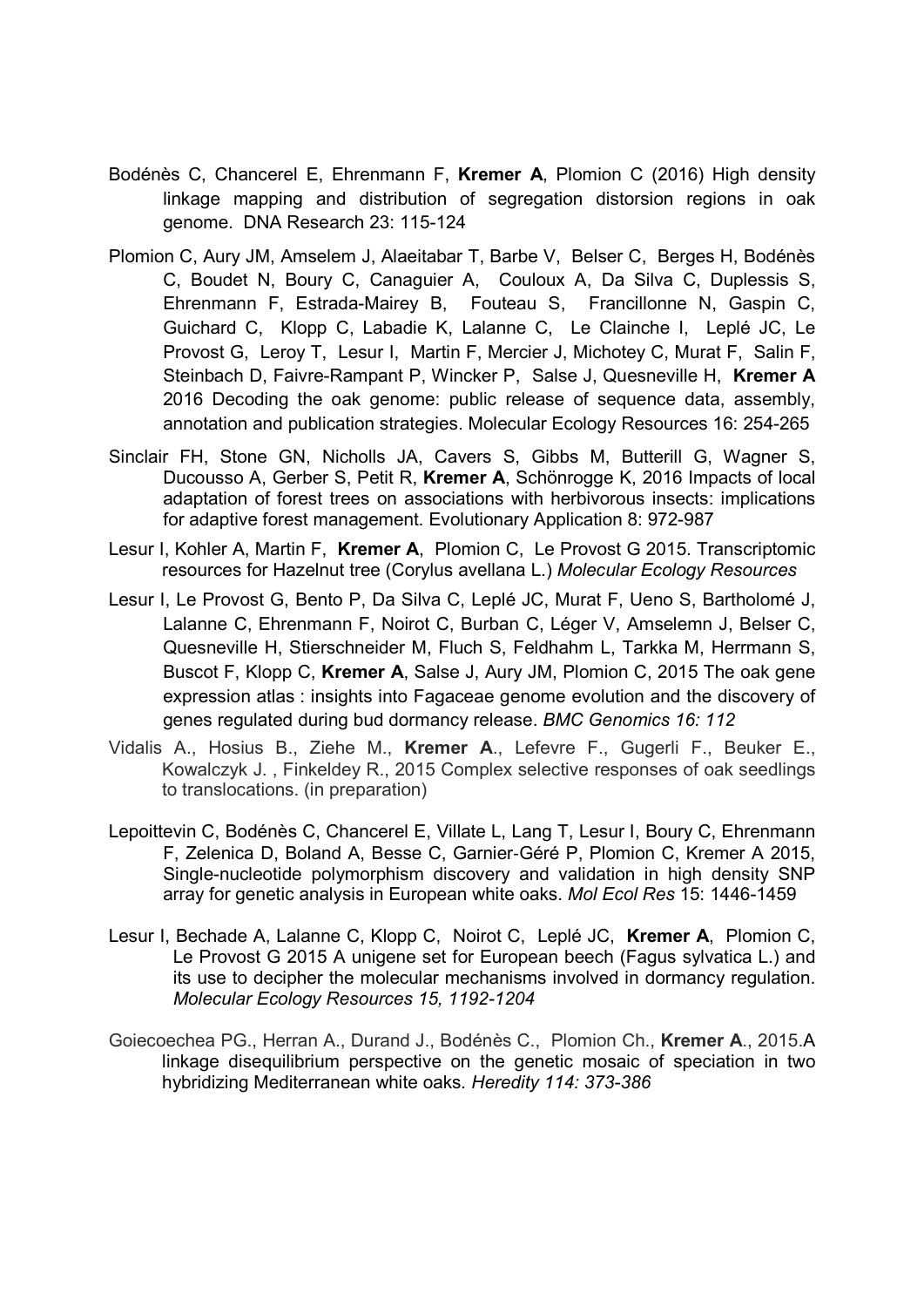- Albarran-Lara A, Petit RJ, Caron H, Kremer A., Oyama K, 2015 Limited genetic differentiation between two morphologically and ecologically distinct giant-leaved Mexican oaks. Annals of Botany (submitted)
- Hubert, F. Grimm GW, Jousselin E, Berry V, Franc A, Kremer A 2014 Multiple nuclear genes stabilize the phylogenetic backbone of the genus Quercus. Systematics and Biodiversity 12 : 405-423
- Soularue JP, Kremer A (2014) Evolutionary responses of tree phenology to the combined effects of assortative mating, gene flow and divergent selection. Heredity 113: 485-494
- Dantec CF, Vitasse Y, Bonhomme M, Louvet JM, Kremer A, Delzon S 2014 Chilling and heat requirements for leaf unfolding in European beech and sessile oak populations at the southern limit of their distribution range. Int J Biometeorol 58: 1853-1864
- Kremer A, Potts BM, Delzon S (2014) Genetic divergence in forest trees: understanding the consequences of climate change. Functional Ecology 28 : 22- 36
- Gerber S., Chadœuf J., Gugerli F., Lascoux M., Buiteveld J., Cottrell J., Dounavi A., Fineschi S., Forrest L., Fogelqvist J., Goicoechea P.G., Jensen J.S., Salvini D., Vendramin G.G., Kremer A. (2014) High rates of gene flow by pollen and seed in oak populations across Europe. PlosOne 9, e85130
- Kremer A, Augusto L, Banos, V, Bosc A, Collin A, Corcket E, Delzon S, Desprez Loustau M-L, Jactel H, Loustau D, Malfait J-J, Meredieu C, Mora O, Moreaux V, Piou D, Régolini M, Trichet P (2013) 5.2 Les forêts. In: Hervé Le Treut, dir., Les impacts du changement climatique en Aquitaine. Pessac, FRA: Presses Universitaires de Bordeaux, pp126-153
- Gailing O, Bodenes C, Finkledey R, Kremer A, Plomion C (2013) Genetic mapping of EST-derived simple sequence repeats (EST-SSRs) to identify QTL for leaf morphological characters in a Quercus robur full-sib family Tree Genetics & Genomes 9: 1361-1367
- Alberto FJ, Derory J, Boury C, Frigério JM, Zimmermann NE, Kremer A (2013). Imprints of natural selection along environmental gradients in phenology-related genes of Quercus petraea. Genetics 195, 495–512
- Gugerli F, Brandl R, Castagneyrol B, Franc A, Jactel H, Koelewijn HP, Martin F, Petre M, Pritzch K, Schroder H, Smulder MJM, Kremer A, Ziegenhagen B and Evoltree JERA3 contributors. 2013 Community genetics in the time of next generation molecular technologies. Molecular Ecology 22, 3198–3207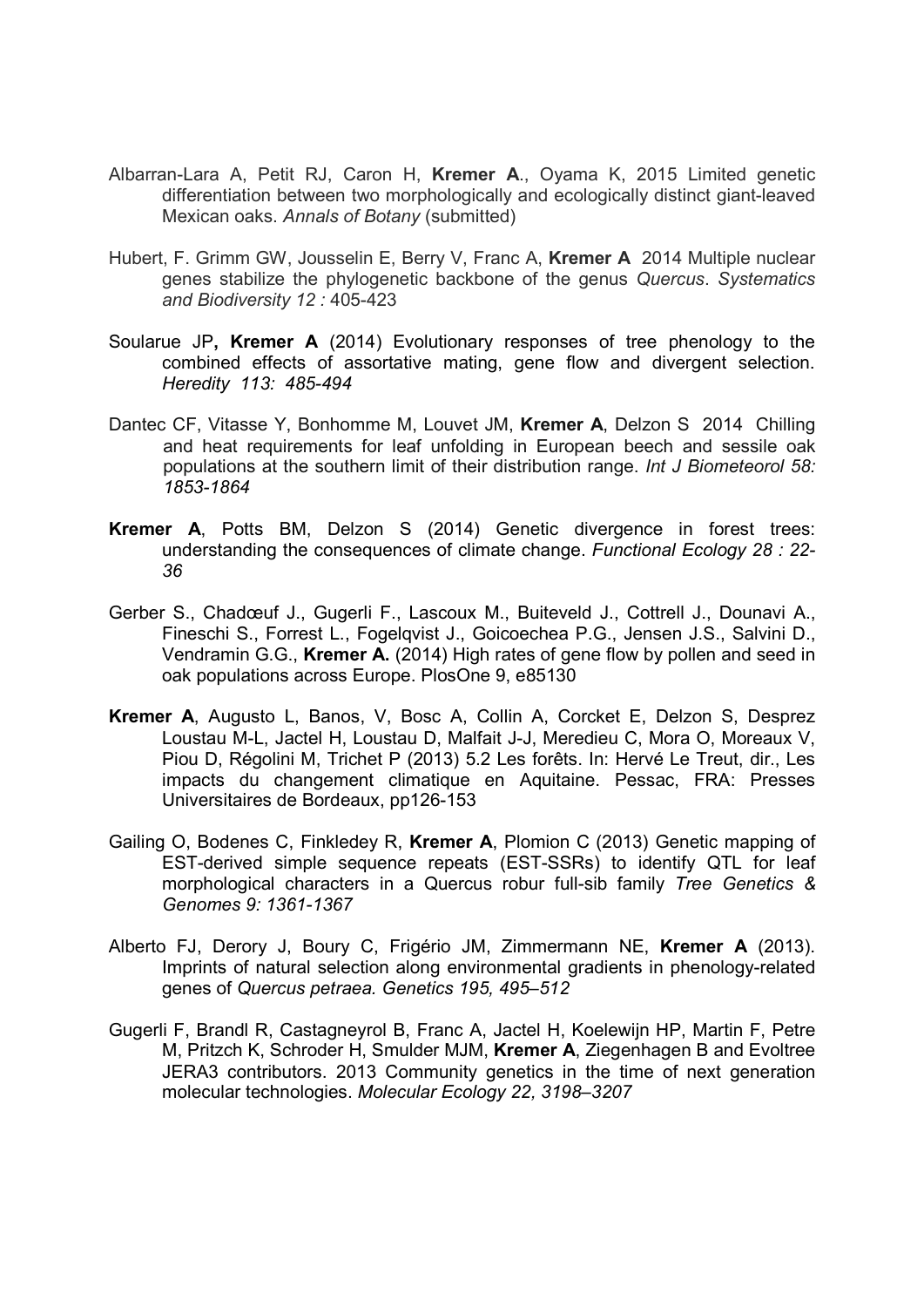- Alberto F, Aitken S, Alia R, Gonzalez-Martinez S, Hanninen H, Kremer A, Lefèvre F, Lenormand T, Yeaman S, Whetten R, Savolainen O 2013 Potential for evolutionary response to climate change - evidence from tree populations. Global Change Biology 19, 1645–1661
- Lepais O, Roussel G, Hubert F, Kremer A, Gerber S 2013 Strength and variability of postmating reproductive isolating barriers between four European white oak species Trees Genetics & Genomes 9: 841–853
- Homolka A, Schueler S, Burg K, Fluch S, Kremer A. 2013 Insights into drought adaptation of two European oak species revealed by nucleotide diversity of candidate genes. Trees Genetics & Genomes DOI 10.1007/s11295-013-0627- 7
- Ueno S, Klopp C, Leplé JC, Derory D, Noirot C, Prince E, Leger V, Kremer A, Plomion C and G Le Provost 2013. Transcriptional profiling of bud dormancy induction and release in oak by next-generation sequencing. BMC Genomics 14, 236
- Bodénès C, Chancerel E, Gailing O, Vendramin GG, Bagnoli F, Durand J, Goicoechea PG, Soliani C, , Villani F, Mattioni C, Koelewijn HP, Murat F, Salse J,Roussel G, Boury C, Alberto F, Kremer A, C. Plomion 2012. Comparative mapping in the Fagaceae and beyond using EST-SSRs. BMC Plant Biology 12:153 doi:10.1186/1471-2229-12-153
- Castagneyrol B, Lagache L, Giffard B, Kremer A, Jactel H 2012. Genetic diversity increases insect herbivory on oak saplings. Plos One 7: e44247 doi: 10.1371/journal.pone.0044247
- Kremer A, Baker A , Bousquet J, Cervera MT, Fluch S, Koskela J, MacKay JU, Neale D, Ritland K, Savolainen O, Vinceti B, Wheeler N, Whitham TG 2012. A roadmap for future transatlantic research cooperation on adaptation of forest trees to environmental change. Document prepared for the European Commission by the FoResTTrac project.
- Lamy JB, Plomion C, Kremer A, Delzon S 2012. QST<FST as a signature of canalization. Molecular Ecology 21: 5646-5655
- Soularue JP, Kremer A 2012. Assortative mating and gene flow generate clinal phenological variation in trees. BMC Evolutionary Biology 2012, 12:79 doi:10.1186/1471-2148-12-79
- Kremer A, Ronce O, Robledo-Arnuncio JJ, Guillaume F, Bohrer G, Nathan R, Bridle JR, Gomulkiewicz R, Klein EK, Ritland K, Kuparinen A, Gerber G, Schueler S 2012. Long distance gene flow and adaptation of forest trees to rapid climate change. Ecology Letters 15: 378–392
- Le Corre V, Kremer A 2012. The genetic differentiation at quantitative trait loci under local adaptation. Molecular Ecology 21 1548-1566
- Kremer A, Abbott AG, Carlson JE, Manos PS, Plomion C, Sisco P, Staton ME, Ueno S, Vendramin GG 2012. Genomics of Fagaceae. Trees Genetics & Genomes 8 : 583-610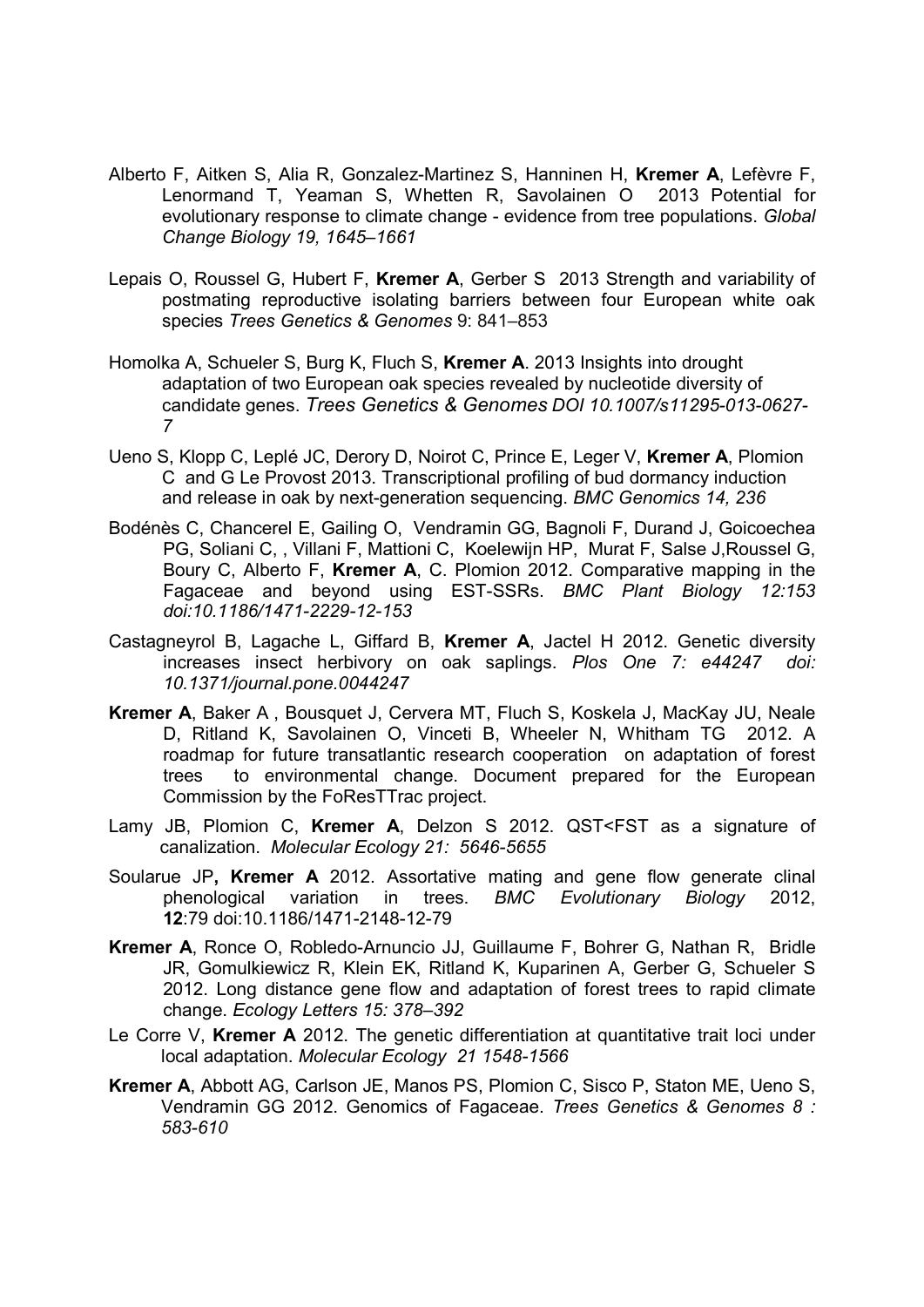- Le Provost G, Sulmon C, Frigério JM, Bodénès C, Kremer A, Plomion C 2012. The role of water-logging responsive genes in shaping inter-specific differentiation between two sympatric oak species. Tree Physiology 32: 119-134
- Kremer A, Le Corre V 2012 Decoupling of differentiation between traits and their underlying genes in response to divergent selection. Heredity. 108, 375–385
- Abadie P, Roussel G, Dencausse B, Bonnet C, Bertocchi E, Louvet JM, Kremer A, Garnier-Géré P, 2012. Strength, diversity and plasticity of reproductive barriers in two hybridizing oak species (Quercus robur and Quercus petraea (Matt) L.). Journal of Evolutionary Biology 25 : 157-163
- Goicoechea PG, Petit RJ, Kremer A 2012. Detecting the footprint of ecological speciation in oaks with linked markers. Heredity 109: 361-371
- Kremer A 2011). Missing heritability and missing Fst of candidate genes: why does gene variation differ from trait variation in trees? BMC Proceedings 2011, 5 (Suppl 7):I1
- Kolström M, Lindner M, Vilén T, Maroschek M, Seidl R, Lexer M.J., Netherer S, Kremer A, Delzon S, Barbati A, Marchetti M, Corona P 2011. Reviewing the Science and Implementation of Climate Change Adaptation Measures in European Forestry. Forests 2: 961-982
- Bresson CC, Vitasse Y, Kremer A, Delzon S 2011. To what extent is altitudinal variation of functional traits driven by genetic adaptation in European oak and beech? Tree Physiology 31: 1164-1174
- Chancerel E, Lepoittevin C, Lin YC, Jaramillo-Correa JP, Eckert A, Wegrzyn J, Zelenika D, Boland A, Le Provost G, Frigerio JM, Chaumeil P, Garnier-Géré P, Boury C, Grivet D, González-Martínez SC, Rouzé P, Van de Peer Y, Neale D, Cervera MT, Kremer A, Plomion P, 2011. Development and implementation of a highlymultiplexed SNP array for genetic mapping in maritime pine. BMC Genomics 2011, 12:368
- Lesur I, Durand J, Sebastiani F, Gyllenstrand N, Bodénès C, Lascoux M, Kremer A, Vendramin GG, Plomion C. 2011. A sample view of the pedunculate oak (Quercus robur) genome from the sequencing of hypomethylated and random genomic libraries Trees Genetics & Genomes 7:1277–1285
- Vitasse Y, François C, Delpierre N, Dufrêne E, Kremer A, Chuine I, Delzon S, 2011 Assessing the effects of climate change on the phenology of European temperate trees. Agricultural and Forest Meteorology 151 (7) : 969-980
- Faivre-Rampant P, Lesur I, Boussardon C, Bitton F, Bodénès C, Le Provost G, Bergès H, Fluch S, Kremer A, Plomion C 2011. Analysis of BAC end sequences in oak, providing insights into the composition of the genome of this keystone species BMC Genomics 2011, 12:292
- Kremer A, Vinceti B, Alia R, Burczyk J, Cavers S, Degen D, Finkeldey R, Fluch S, Gömöry D, Gugerli F, Koelewijn HP, Koskela J, Lefèvre F, Morgante M, Mueller-Starck G, Plomion C, Taylor G, Turok J, Savolainen O, Ziegenhagen B 2011.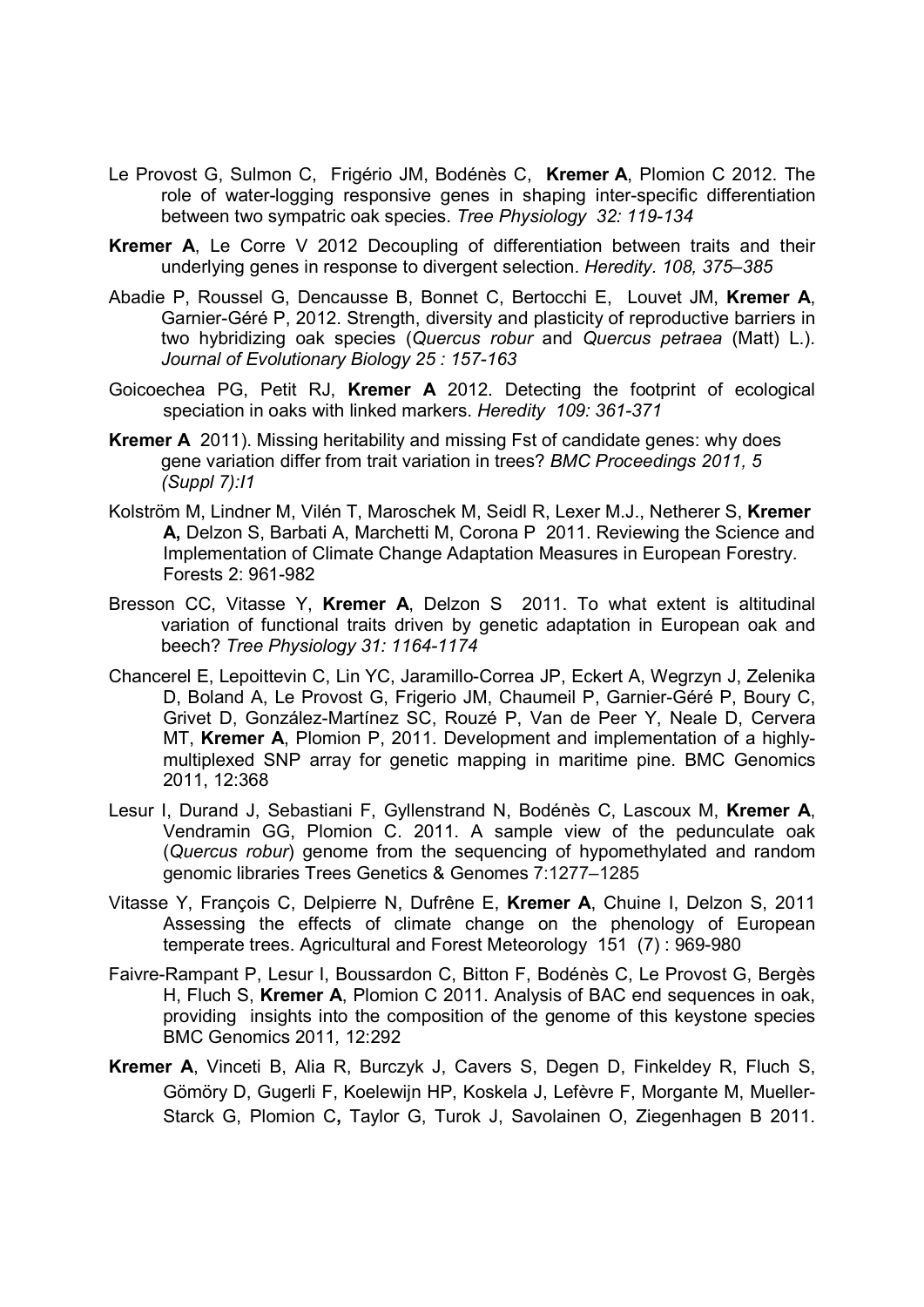Forest Ecosystem genomics and adaptation: Evoltree Conference Report. Trees Genetics & Genomes 7: 869–875

- Neale DB, Kremer A. 2011 Forest Tree Genomics: Growing Resources and Applications. Nature Reviews Genetics 12, 111-122
- Alberto F., Bouffier L., Louvet J.M., Delzon S., and Kremer A. 2011 Adaptive responses for seed and leaf phenology in natural populations of sessile oak along altitudinal gradients. Journal of evolutionary Biology 24 (7): 1442-1454
- Vornam B, Gailing O, Derory J, Plomion C, Kremer A, Finkeldey R 2011. Characterization and natural variation of a dehydrin gene in Quercus petraea (Matt.) Liebl. Plant Biology. 13 : 881–887
- Ueno S, Le Provost G, Léger V, Klopp C, Noirot C, Frigerio J, Salin F, Salse J, Abrouk M, Murat F, Brendel O, Derory J, Abadie P, Léger P, Cabane C, Barré A, de Daruvar A, Couloux A, Wincker P, Reviron M, Kremer A, Plomion C: 2010 Bioinformatic analysis of Sanger and 454 ESTs for a keystone forest tree species: oak. BMC Genomics 11: 650
- Durand J, Bodénès C, Chancerel E, Frigerio JM, Vendramin G, Sebastiani F, Buonamici A, Gailing O, Koelewijn HP, Villani F, Mattioni C, Cherubini M, Goicoechea PG, Herrán A, Ikaran Z, Cabané C, Ueno S, de Daruvar A, Kremer A, Plomion C 2010 SSR mining in oak ESTs and bin mapping of 256 loci in a Quercus robur L. full-sib pedigree. BMC Genomics 11: 570
- Roussel G, Lagardère O, Bertocchi M, Kremer A (2010) Technique de bouturage sur chênes pédonculés et sessiles. Bilan des campagnes de 1997 à 2008. Cahier des Techniques de l'INRA 71, 65-80.
- Kremer, A. 2010 Evolutionary responses of European oaks to climate change. Irish Forestry 67: 53-66
- Kremer A., Sederoff R., and Wheeler N.C. 2010. Genomics of Forest and Ecosystem health in the Fagaceae: Meeting Report. Trees Genetics & Genomes 6: 815-820
- Alberto F., Niort J., Derory J., Lepais O., Vitalis R., Galop D., and Kremer A. 2010 Population differentiation of sessile oak at the altitudinal front of migration in the French Pyrenees. Molecular Ecology 19: 2626-2639
- Vitasse, Y, Bresson C.C., Kremer A., Michalet R., and S. Delzon 2010 Quantifying phenological plasticity to temperature in two temperate tree species. Functional Ecology 6: 1211-1218
- Kremer A, V., Le Corre , R.J. Petit & A. Ducousso 2010. Historical and contemporary dynamics of adaptive differentiation in European oaks. In : DeWoody A, Bickham J, Michler C, Nichols K, Rhodes G, Woeste K (eds), p101-122 Molecular approaches in natural resource Conservation . Cambridge University Press
- Peñaloza-Ramírez J.M., González-Rodríguez A., Mendoza-Cuenca L.,Caron H., Kremer A. & Oyama K. 2010. Interspecific gene flow in a multispecies oak hybrid zone in the Sierra Tarahumara of Mexico . Annals of Botany 105: 389-399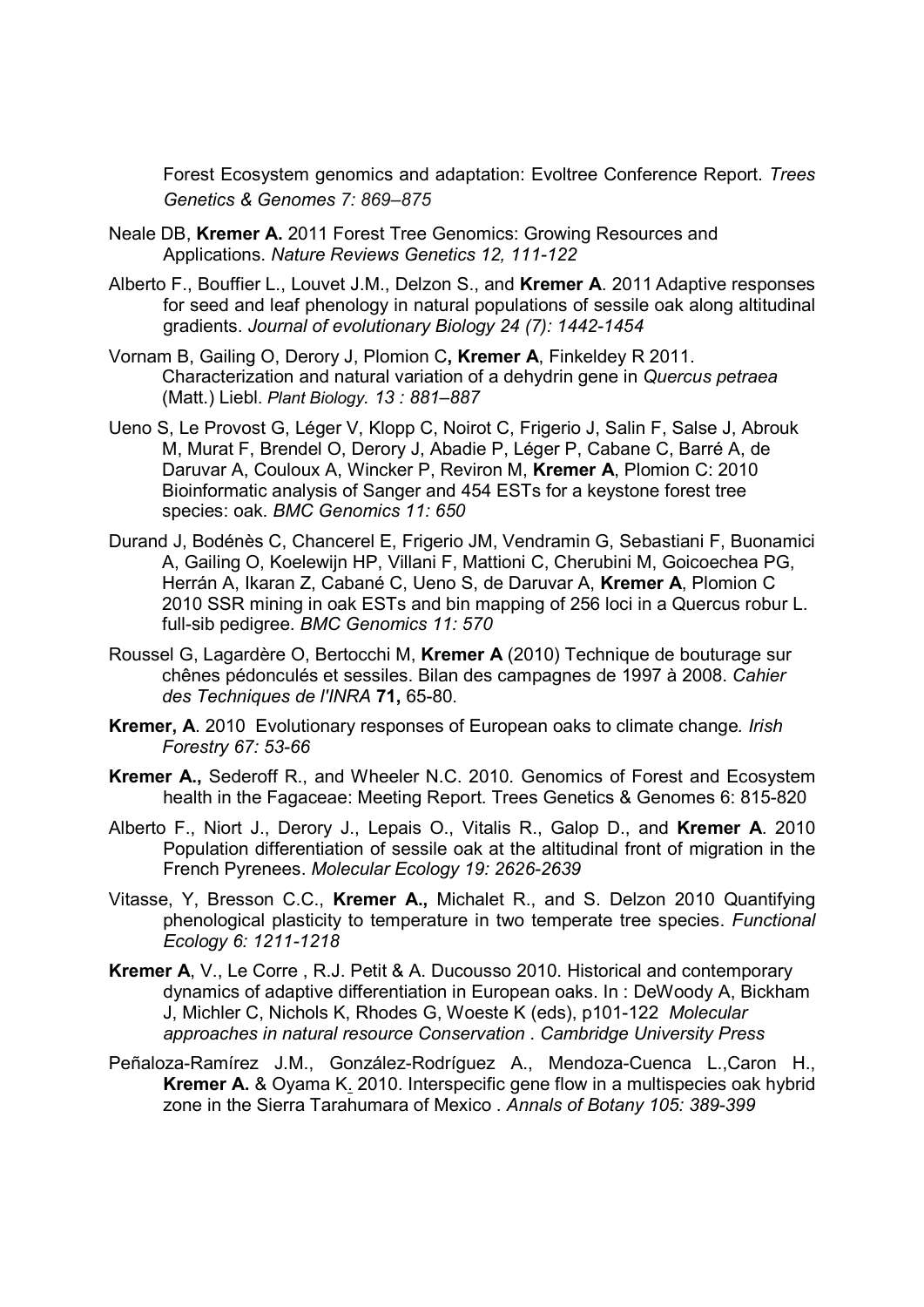- Derory, J., C. Scotti-Saintagne, E. Bertocchi, L. Le Dantec, N. Graignic, A. Jauffres, M. Casasoli, E. Chancerel, C. Bodénès, F.Alberto and A. Kremer 2010. Contrasting correlations between diversity of candidate genes and variation of bud burst in natural and segregating populations of European oaks. Heredity 104 : 438-448
- Loustau M.L., Vitasse Y., Delzon S., Capdevielle X., Marçais B., Kremer A., 2010. Are plant pathogen populations adapted for encounter with their host ? A case study of phenological synchrony between oak and an obligate fungal parasite along an altitudinal gradient. Journal of Evolutionary Biology 23 : 87-97
- Lindner, M., M. Maroschek, S. Netherer, A. Kremer, A. Barbati, J. Garcia-Gonzalo, R. Seidl, S. Delzon, P. Corona, M. Kolström, M.J. Lexer and M. Marchetti 2010. Climate change impacts, adaptive capacity, and vulnerability of European forest ecosystems. Forest Ecology and Management 259 :698-709
- Bouffier L, Raffin A, Kremer A 2009 La gestion de la variabilité génétique dans le programme d'amélioration du pin maritime. Revue Forestière Française 61, 369- 388
- Bresson, C. C., A. S. Kowalski, A. Kremer and S. Delzon 2009. Evidence of altitudinal increase in photosynthetic capacity: gas exchange measurements at ambient and constant CO2 partial pressures. Annals of Forest Science 66: 55.
- Vitasse, Y, A.J. Porté, A. Kremer, R. Michalet and S. Delzon 2009. Response of canopy duration to temperature changes in four temperate tree species: relative contributions of spring and autumn leaf phenology. Oecologia 161: 187-198
- Vitasse, Y, S. Delzon, C.C. Bresson, R. Michalet and A. Kremer 2009 Altitudinal differentiation in growth and phenology among populations of temperate tree species in a common garden. Canadian Journal of Forest Research 39:1259- 1269
- Lepais, O., R.J. Petit, E. Guichoux, E. Lavabre, F. Alberto, A. Kremer and S. Gerber, 2009. Species relative abundance and direction of introgression in oaks. Molecular Ecology, 18 (10) : 2228-2242
- Bacles, CFE, J. Brooks, D.J. Lee, P.M. Schenk, A.J. Lowe and A. Kremer 2009 Reproductive biology of Corymbia citriodora subsp. variegata and effective pollination across its native range in Queensland, Australia. Southern Forests: a Journal of Forest Science 2009, 71 (2) : 125–132
- Vitasse, Y., S. Delzon, E. Dufrêne, J.Y. Pontailler, J.M. Louvet, Kremer A. and R. Michalet 2009. Leaf phenology sensitivity to temperature in European trees: do within-species populations exhibit similar responses? Agricultural and Forest Metereology 149: 735-744
- Bouffier, L., A. Raffin, P. Rozenberg, C. Meredieu, and A. Kremer 2009. What are the consequences of growth selection on wood density in the french maritime pine breeding programme ? Tree Genetics & Genomes 5, (1): 11-27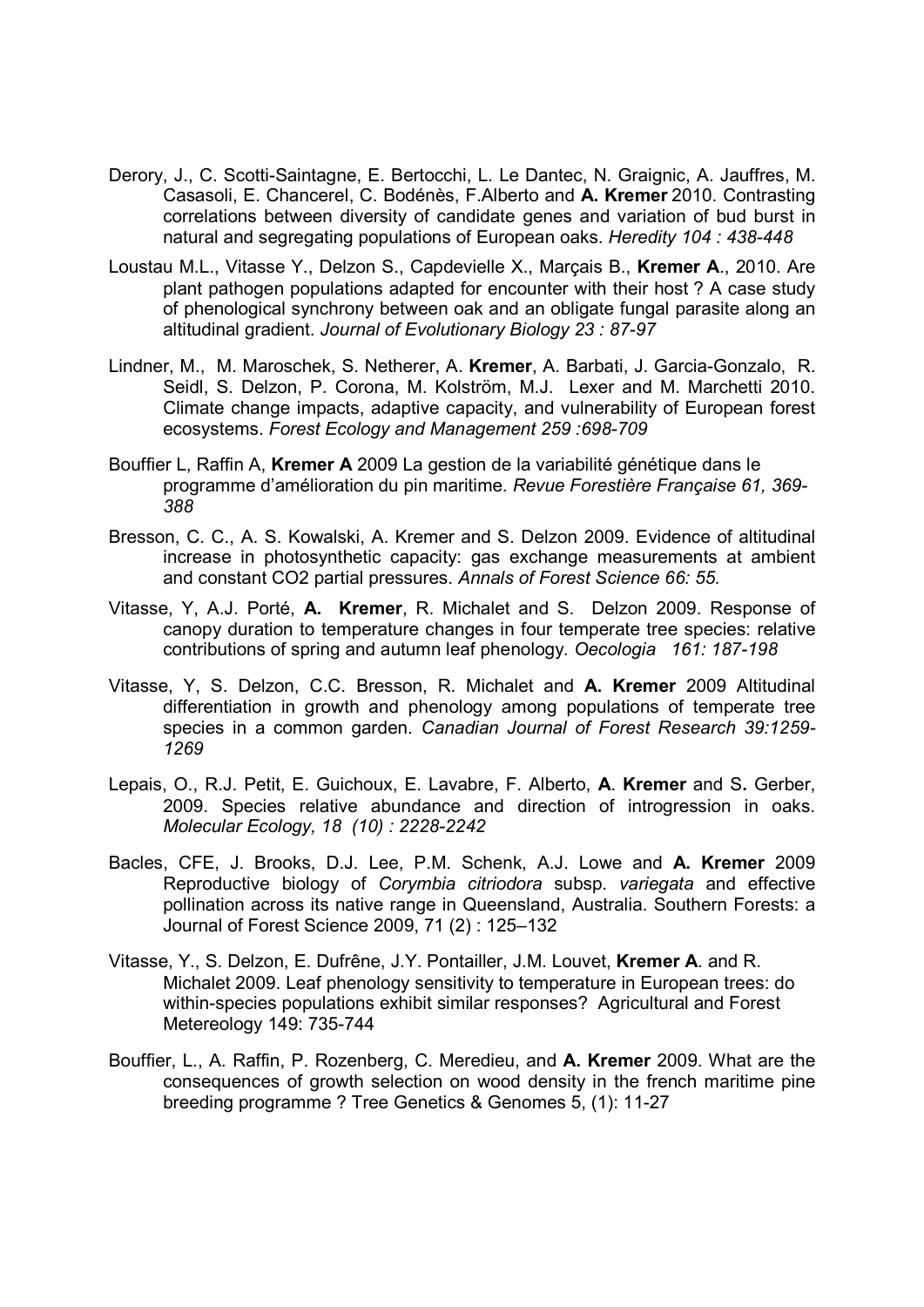Kremer A., Delzon S., 2009. Adaptive responses of trees. EFI News, 17, 1 : 6

- Lindner M., J. Garcia-Gonzalo, M. Kolström, T. Green, Ricardo Reguera , M. Maroschek, R. Seidl, M. J. Lexer, S. Netherer, A. Schopf, A. Kremer, S. Delzon, A. Barbati, M. Marchetti, P. Corona 2008. Impacts of Climate Change on European Forests and Options for Adaptation. AGRI-2007-G4-06, Report to the European Commission Directorate-General for Agriculture and Rural Development. 223 pages
- Bouffier, L., A. Raffin, and A. Kremer 2008. Evolution of genetic variation for selected traits in successive breeding populations of maritime pine. Heredity 101(2): 156- 165
- Bouffier, L., P. Rozenberg, A. Raffin, and A. Kremer 2008.Wood density variability in successive breeding populations of maritime pine. Canadian Journal of Forest Research 38(8): 2148-2158
- Bouffier, L., C. Charlot, A. Raffin, P. Rozenberg, and A. Kremer. 2008. Can wood density be efficiently selected at early stage in maritime pine (Pinus Pinaster Ait.)? Annals of Forest Science 65:106-113.
- Brendel, O., D. Le ThieC, C. Saintagne, C. Bodénès, A. Kremer, and J.M. Guehl. 2008. Detection of quantitative trait loci controlling water use efficiency and related traits in Quercus robur L. Tree Genetics and Genomes 4(2):263-278.
- Franc, A., F. Lefèvre, and A. Kremer 2007. Quelques éléments de réflexion sur les relations entre diversité biologique et impacts des changements climatiques. Rendez vous techniques de l'ONF Hors série 3:89-94.
- Kremer, A. 2007. How well can existing forests withstand climate change? P. 3-17 in Climate change and forest genetic diversity. Implications for sustainable forest management in Europe, Koskela, J., A. Buck, and E. Teissier du Cros (eds.). Bioversity International, Rome.
- Kremer, A., M. Casasoli, T. Barreneche, C. Bodénès, P. Sisco, T. Kubisiak, M. Scalfi, S. Leonardi, E.G. Bakker, J. Buiteveld, J. Romero-Severson, K. Arumuganathan, J. Derory, C. Scotti-Saintagne, G. Roussel, M.E. Bertocchi, C. Lexer, I. Porth, F. Hebard, C. Clark, J. Carlson, C. Plomion, H. Koelewijn, and F. Villani. 2007. Fagaceae: comparative Genetic Mapping in Fagaceae. P. 161-187 in Genome Mapping & Molecular Breeding. Vol. 5: Forest Trees, Kole, C.R. (ed.). Springer-Verlag, Berlin, Heidelberg, New York, Tokyo.
- Parelle, J., M. Zapater, C. Scotti-Saintagne, A. Kremer, Y. Jolivet, E. Dreyer, and O. Brendel. 2007. Quantitative trait loci of tolerance to waterlogging in a European oak (Quercus robur L.): physiological relevance and temporal effect patterns. Plant, Cell and Environment 30:422-434.
- Carnus, J.M., J. Parrotta, E.G. Brockerhoff, M. Arbez, H. Jactel, A. Kremer , D. Lamb, K. O'Hara, and B. Walters. 2006. Planted forests and Biodiversity. Journal of Forestry :65-77.

Casasoli, M., J. Derory, C. Morera-Dutrey, O. Brendel, I. Porth, J.M. Guehl, F. Villani,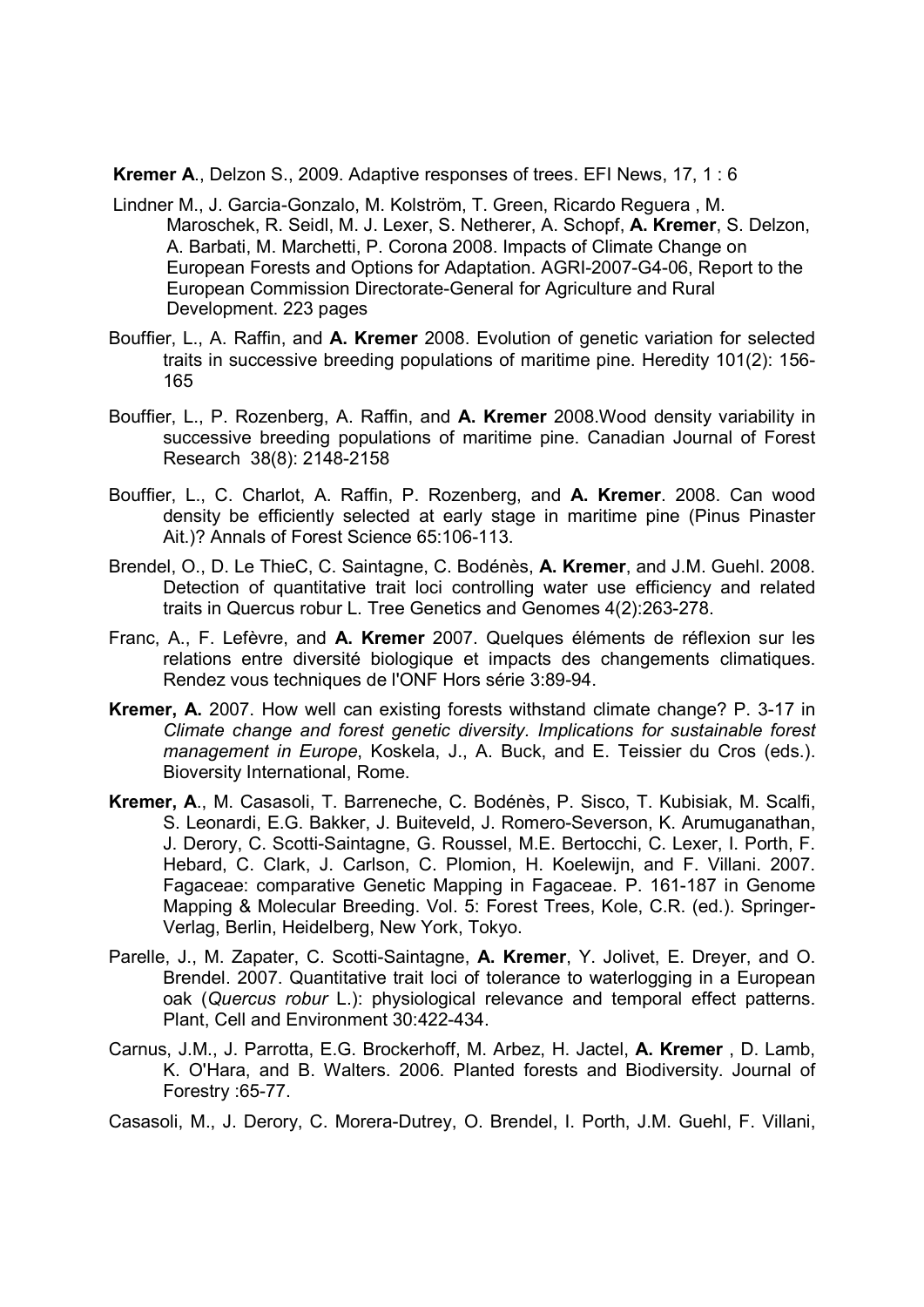and A. Kremer 2006. Comparison of QTLs for adaptive traits between oak and chestnut based on an EST consensus map. Genetics 172:533-546.

- Degen, B., L. Blanc, H. Caron, L. Maggia, A. Kremer, and G.-F. S. 2006. Impact of selective logging on genetic composition and demographic structure of four tropical tree species. Biological Conservation 131:386-401.
- Derory, J., P. Léger, V. Garcia, J. Schaeffer, M.T. Hauser, F. Salin, C. Luschnig, C. Plomion, J. Glössl, and A. Kremer. 2006. Transcriptomic analysis of bud burst in sessile oak (Quercus petraea). New Phytologist 170:723-738.
- Hardy, O.J., L. Maggia, B. Bandou, P. Breyne, C. Caron, M.H. Chevallier, A. Doligez, C. Dutech, A. Kremer, C. Latouche-Hallé, V. Troispoux, V. Veron, and B. Degen. 2006. Fine-scale genetic structure and gene dispersal inferences in ten neotropical tree species. Molecular Ecology 15:559-571.
- Kremer, A. 2006. Diversity: the driving force of sustainability and evolution. Annals of Forest Science 63:809-811.
- Lexer, C., A. Kremer, and R.J. Petit. 2006. Shared alleles in sympatric oaks: recurrent gene flow is a more parsimonious explanation than ancestral polymorphism. Molecular Ecology 15:2007-2012.
- Villani, F., G. Eriksson, G. Bucci, P. Aravanoupoulos, R. Botta, S. Diamandis, J. Fernandez-Lopez, G. Garrod, C. Robin, F. Romane, K. Russell, A. Vannini, A. Akkak, E. Alizoti, M.T. Barreneche, R. Blanco Silva, E. Burk, M. Casasoli, M. Cherubini, A. Drouzas, M. Grandjanny, A. Grossman, A. Kremer, M. Lauteri, D. Marinoni, C. Mattioni, M. Mavrogiannis, C. Monteverdi, H. Perlerou, A. Pliura, A. Sansotta, R. Scarpa, F. Spalato, A. Vettraino, and R. Zas. 2006. Complexity of gene resources conservation and utilisation of a differently managed multipurpose tree species (Castanea sativa Mill.): what, where and how to conserve. Advances in Horticultural Science 20(1):117-129.
- Eriksson, G.P., A. ; Villani, F. ; Bucci, G. ; Casasoli, M. ; Cherubini, M. ; Lauteri, M. ; Mattioni, C. ; Monteverdi, C. ; Sansotta, A. ; Aravanoupoulos, P. ; Alizoti, E. ; Drouzas, A. ; Botta, R. ; Marinoni, D. ; Akkak, A; ; Diamandis, S ; Perlerou, H. ; Fernandez-Lopez, J. ; Zas, R. ; Blanco Silva, R. ; Garrod, G. ; Mavrogiannis, M. ; Scarpa, R.; Spalato, F.; Robin, C.; Barreneche, M.T.; Kremer, A.; Romane, F. ; Grandjanny, M. ; Grossman, A. ; Vannini, A. ; Vettraino, A.M. ; Russell, K. ; Buck, E. 2005. Management of genetic resources of multi-purpose tree species Castanea sativa Mill. Acta Horticulturae 693 :373-386.
- Gailing, O., A. Kremer, W. Steiner, H.H. Hattemer, and R. Finkeldey. 2005. Results on quantitative trait loci for flushing date in oaks can be transferred to different segregating families. Plant Biology 7(5):516-525.
- Ducousso, A., Louvet, J.M., Jarret, P., and Kremer, A. 2005. Geographic variations of sessile oaks in French provenance tests. In Proceedings of the Joint Meeting of IUFRO working groups Genetic of oaks and Improvement and Silviculture of oaks, ed. R. Rogers, A. Ducousso and A. Kanazashi, FFPRI (Forestry and Forest Products Research Institute) Scientific Meeting Report 3, Tsukuba, Japan, pp 128-138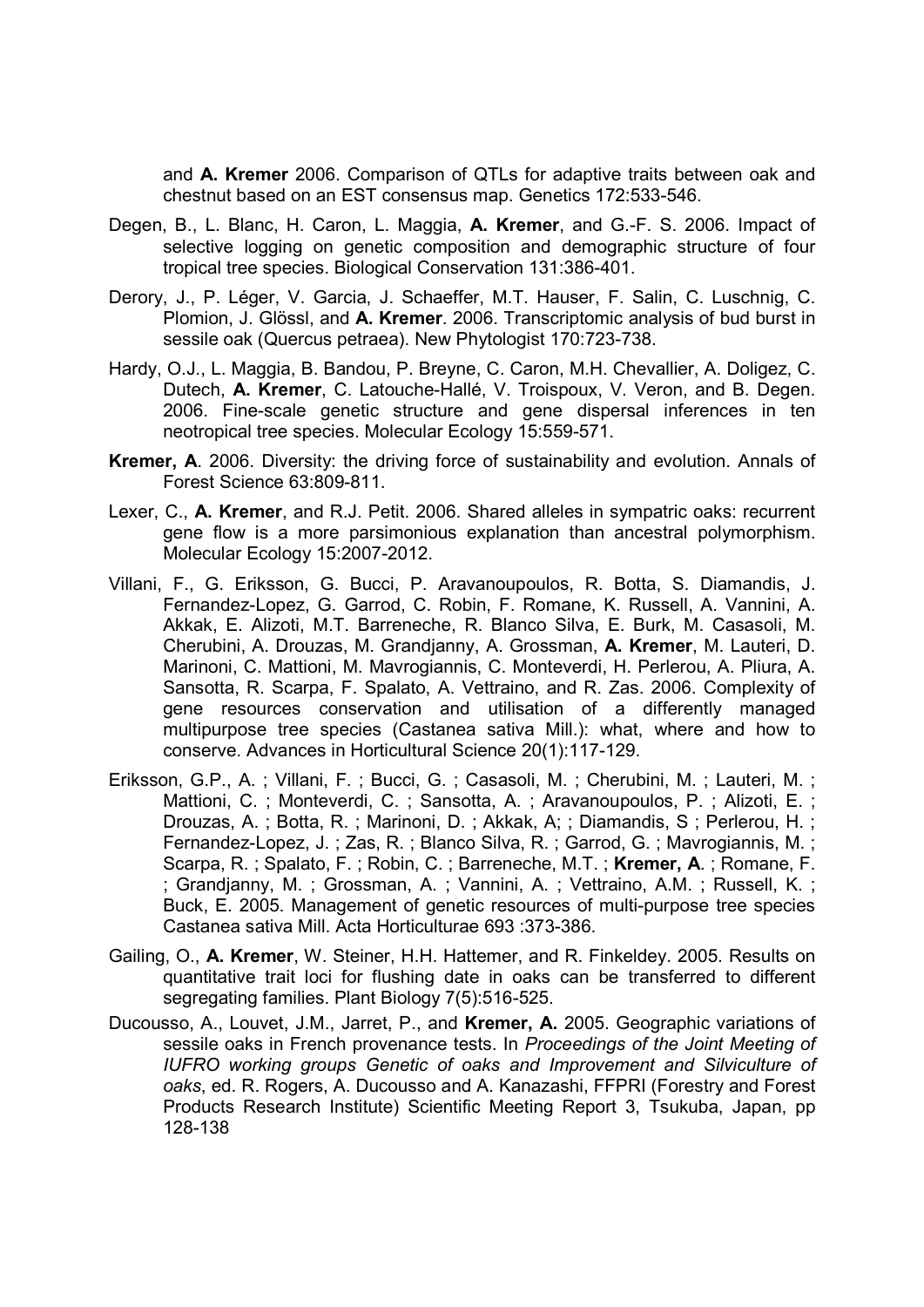- Garnier-Géré, P., F. Austerlitz, F. Bedon, A. Kremer, and C. Plomion. 2005. Effets de la sélection sur la diversité et la différenciation génétique moléculaire: résultats de simulations et application au pin maritime pour les gènes de la lignification. Les Actes du BRG 5:275-291.
- Hardesty, B.D., C.W. Dick, A. Kremer , S. Hubbell, and C.W. Bermingham. 2005. Spatial genetic structure of Simarouba amara Aubl. (Simaroubaceae), a diocecious, animal-dispersed Neotropical tree, on Barro Colorado Island, Panama. Heredity 95(4):290-297.
- Kremer , A., H. Caron, S. Cavers, N. Colpaert, G. G., R. Gribel, M. Lemes, A.J. Lowe, M. R., C. Navarro, and F. Salgueiro. 2005. Monitoring genetic diversity in tropical trees with multilocus dominant markers. Heredity 95(4):274-280.
- Magni, C.R., A. Ducousso, H. Caron, R. Petit, and A. Kremer. 2005. Chloroplast DNA variation of Quercus rubra L. in North America and comparison with other Fagaceae. Molecular Ecology 14:513-524.
- Porth, I., M. Berenyi, C. Scotti-Saintagne, T. Barreneche, A. Kremer , and K. Burg. 2005. Linkage mapping of osmotic stress induced genes of oaks. Tree Genetics & Genomes 1(1):31-40.
- Salgueiro, F., H. Caron, I.F. De Souza, A. Kremer, and R. Margis. 2005. Characterization of nuclear microsatellite loci in South American Araucariaceae species. Molecular Ecology Notes 5(2):256-258.
- Scotti-Saintagne, C., E. Bertocchi, T. Barreneche, A. Kremer, and C. Plomion. 2005. Quantitative trait loci mapping for vegetative propagation in pedunculate oak. Annals of Forest Science 62:369-374.
- Sisco, P.H., T.L. Kubisiak, M. Casasoli, T. Barreneche, A. Kremer, C. Clark, R. Sederoff, F.V. Hebard, and F. Villani. 2005. An improved genetic map for Castanea mollissima / Castanea dentata and its relationship to the genetic map of Castanea sativa. Acta Hort. 693:491-495.
- Barreneche, T., M. Casasoli, K. Russell, A. Akkak, H. Meddour, C. Plomion, F. Villani, and A. Kremer. 2004. Comparative mapping between Quercus and Castanea using simple-sequence repeats (SSRs). Theoretical And Applied Genetics 108(3):558-566.
- Caron, H., E. Bandou, and A. Kremer. 2004. Multilocus assessment of levels of genetic diversity in tropical trees in Paracou stands. P. 148-159 in Ecology and management of tropical rainforest. Lessons drawn from Paracou, a long term experimental research site in french Guiana, Gourlet-Fleury, S., J.M. Guehl, and O. Laroussinie (eds.). Elsevier.
- Ducousso, A., J.M. Louvet, M. Faucher, P. Legroux, P. Jarret, and A. Kremer. 2004. Régions de provenances et peuplements sélectionnés. Rendez-Vous Techniques Hors-Série 1:33-43.
- Ducousso, A., J.M. Louvet, M. Faucher, P. Legroux, P. Jarret, and A. Kremer. 2004. Révision des régions de provenance et peuplements sélectionnés : le cas des chênes pédonculé et sessile. Rendez vous Techniques Hors série 4:33-42.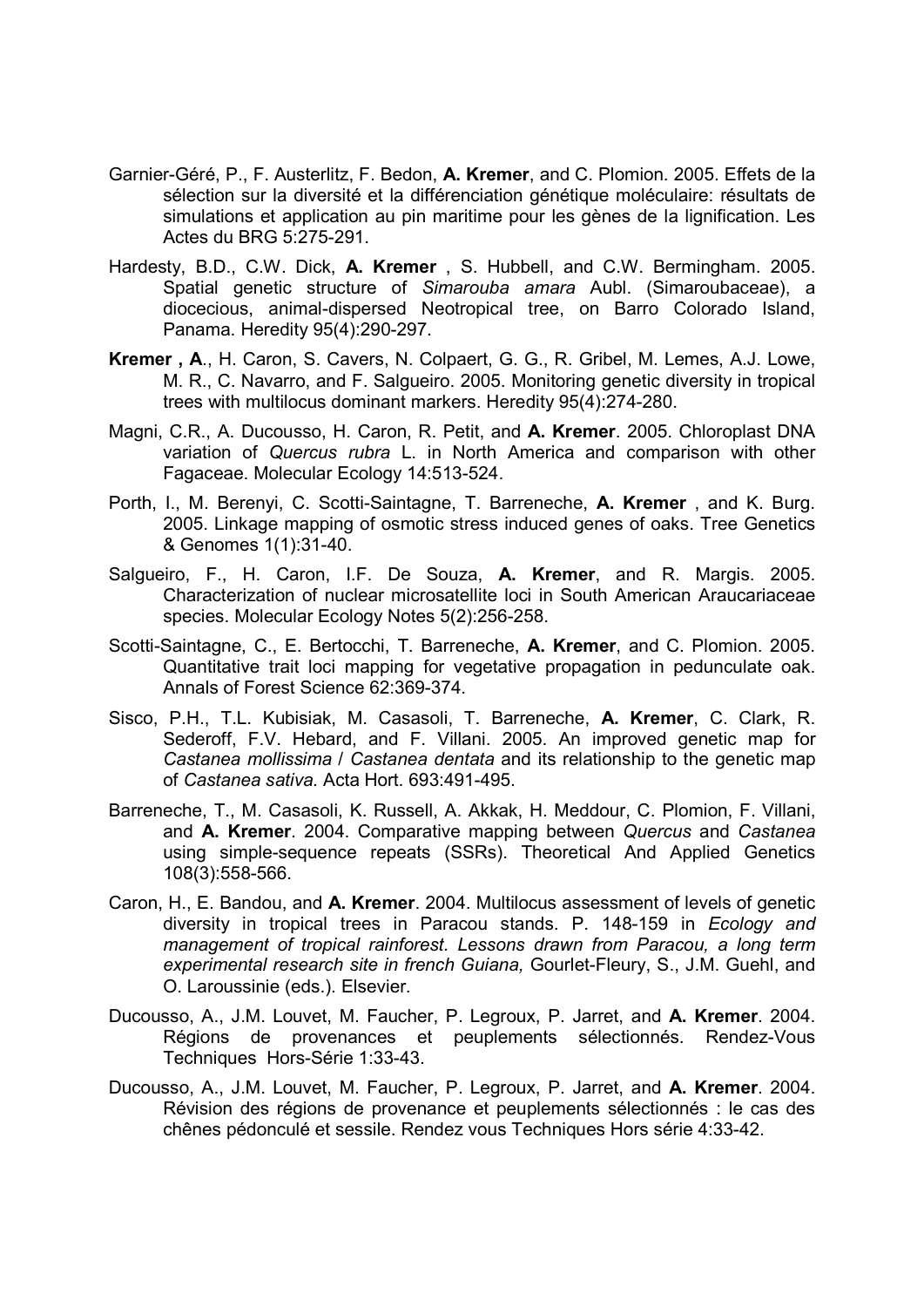- Gerber, S., C. Latouche-Hallé, M. Lourmas, M.E. Morand-Prieur, S. Oddou-Muratorio, L. Schibler, E. Bandou, H. Caron, B. Degen, N. Frascaria-Lacoste, A. Kremer, F. Lefèvre, and B. Musch. 2004. Flux de gènes par pollen et par graines. Rendez-Vous Techniques Hors-Série 1:16-24.
- Gonzalez-Martinez, S., S. Mariette, M.M. Ribeiro, C. Burban, A. Raffin, M.R. Chambel, C.A.M. Ribeiro, A. Aguiar, C. Plomion, R. Alia, L. Gil, G.G. Vendramin, and A. Kremer. 2004. Genetic resources in maritime pine (Pinus pinaster Aiton): molecular and quantitative measures of genetic variation and differentiation among maternal lineages. Forest Ecology & Management 197:103-115.
- Kremer, A. 2004. The genetic diversity of forest tree species in french Guiana. P. 135- 136 in Ecology and management of tropical rainforest. Lessons drawn from Paracou, a long term experimental research site in french Guiana, Gourlet-Fleury, S., J.M. Guehl, and O. Laroussinie (eds.). Elsevier.
- Kremer, A. 2004. Génétique des caractères phénotypiques. Rendez-Vous Techniques Hors-Série 1:105-111.
- Kremer, A., and M.P. Reviron (eds.). 2004. Dynamics and conservation of genetic diversity in forest ecosystems. Forest Ecology and Management 197: 1-340
- Kremer, A., L.A. Xu, and A. Ducousso. 2004. Oak genetics. P. 1501-1507 in Encyclopedia of Forest Sciences, Burley, J., J. Evans, and J. Youngquist (eds.). Elsevier, Amsterdam.
- Latouche-Halle, C., A. Ramboer, E. Bandou, H. Caron, and A. Kremer. 2004. Longdistance pollen flow and tolerance to selfing in a neotropical tree species. Molecular Ecology 13(5):1055-1064.
- Saintagne, C., C. Bodénès, T. Barreneche, D. Pot, C. Plomion, and A. Kremer. 2004. Distribution of genomic regions differentiating oak species assessed by QTL detection. Heredity 92:20-30.
- Scotti-Saintagne, C., C. Bodénès, T. Barreneche, E. Bertocchi, C. Plomion, and A. Kremer 2004. Detection of quantitative trait loci controlling bud burst and height growth in Quercus robur L. Theoretical and Applied Genetics 109:1648-1659.
- Scotti-Saintagne, C., S. Mariette, I. Porth, P.G. Goicoechea, T. Barreneche, C. Bodénès, K. Burg, and A. Kremer. 2004. Genome Scanning for Interspecific Differentiation Between Two Closely Related Oak Species [Quercus robur L. and Q. petraea (Matt.) Liebl.]. Genetics 168(3):1615-1626.
- Degen, B., M. Kanashiro, H. Caron, A. Kremer, and I.S. Thompson. 2003. Etudes génétiques menées en Amazonie entre la Guyane française et le Brésil. Revue Forestière Française 55 :147-157.
- Deguilloux, M.F., M.H. Pemonge, L. Bertel, A. Kremer, and R.J. Petit. 2003. Checking the geographical origin of oak wood: molecular and statistical tools. Molecular Ecology 12(6):1629-1636.
- Gerber, S., P. Chabrier, and A. Kremer. 2003. FaMoz: a software for parentage analysis using dominant, codominant and uniparentally inherited markers.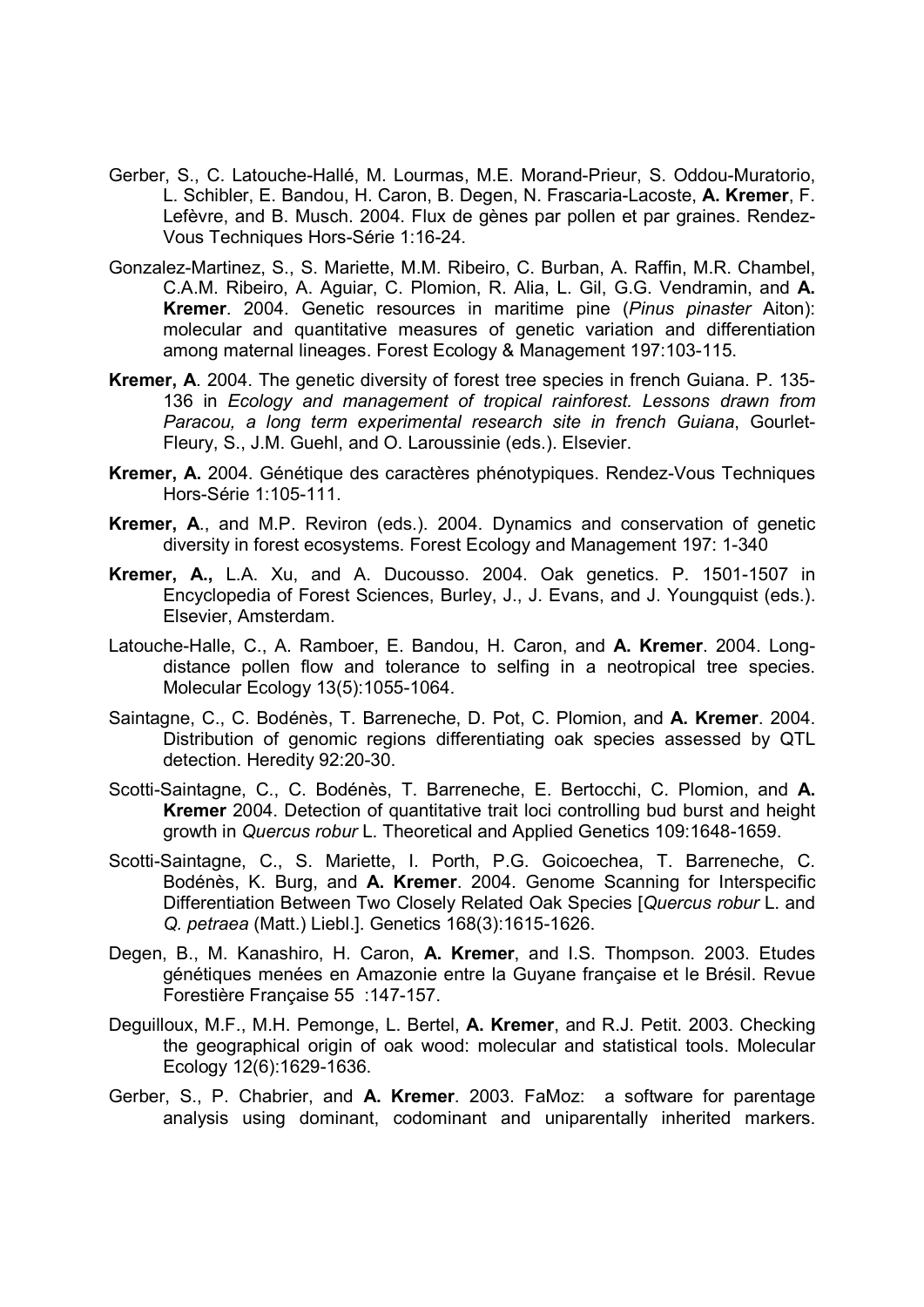Molecular Ecology Notes 3:479-481.

- Gerber, S., C. Latouche-Hallé, M. Lourmas, M.E. Morand-Prieur, S. Oddou-Muratorio, L. Schibler, E. Bandou, H. Caron, B. Degen, N. Frascaria-Lacoste, A. Kremer, F. Lefevre, and B. Musch. 2003. Mesure directe des flux de gènes en forêt. Actes du BRG 4:349-368.
- Kremer, A., and S. Mariette. 2003. Molecular markers in population genetics. P. 125- 151 in Molecular markers in plant genetics and biotechnology, De Vienne, D. (ed.). Science Publisher, Plymouth (UK).
- Latouche-Halle, C., A. Ramboer, E. Bandou, H. Caron, and A. Kremer. 2003. Nuclear and chloroplast genetic structure indicate fine-scale spatial dynamics in a neotropical tree population. Heredity 91(2):181-190.
- Le Corre, V., and A. Kremer. 2003. Genetic variability at neutral markers, quantitative trait loci and trait in a subdivided population under selection. Genetics 164: 1205- 1219.
- Petit, R.J., C. Bodénès, A. Ducousso, G. Roussel, and A. Kremer. 2003. Hybridization as a mechanism of invasion in oaks. New Phytologist 161(1):151-164.
- Degen, B., M.D. Loveless, and A. Kremer (eds.). 2002. Modelling and experimental research on genetic processes in tropical and temperate forests. Embrapa, Kourou. 1-200 p. ISBN 85-87690-14-0
- Gerber, S., S. Mariette, R. Streiff, C. Bodénès, and A. Kremer. 2002. Using oaks to compare microsatellites and AFLP markers for parentage analysis. P. 69-76 in Modelling and experimental research on genetic processes in tropical and temperate forests, Degen, B., M.D. Loveless, and A. Kremer (eds.). Embrapa, Kourou.
- Kremer, A. 2002. Genetic risks in forestry. European Forestry Institute Proceedings 45:55-68.
- Kremer, A. 2002. La diversité biologique des espèces forestières: composantes et mécanismes d'évolution. Comptes rendus de l'Académie d'Agriculture de France 88:93-94.
- Kremer, A. (ed.) 2002. Range wide distribution of chloroplast DNA diversity and pollen deposits in European white oaks: inferences about colonisation routes and management of oak genetic resources. Forest Ecology and Management 156: 1- 224
- Kremer, A., J.L. Dupouey, J.D. Deans, J. Cottrell, U. Csaikl, R. Finkeldey, S. Espinel, J. Jensen, J. Kleinschmit, B.v. Dam, A. Ducousso, I. Forrest, U. Lopez de Heredia, A.J. Lowe, M. Tutkova, R.C. Munro, S. Steinhoff, and V. Badeau. 2002. Leaf morphological differentiation between Quercus robur and Quercus petraea is stable across western European mixed oak stands. Annals of Forest Science 59(7):777-787.
- Kremer, A., and X. Goenaga. 2002. Preface to "Range wide distribution of chloroplast DNA diversity and pollen deposits in European white oaks: inferences about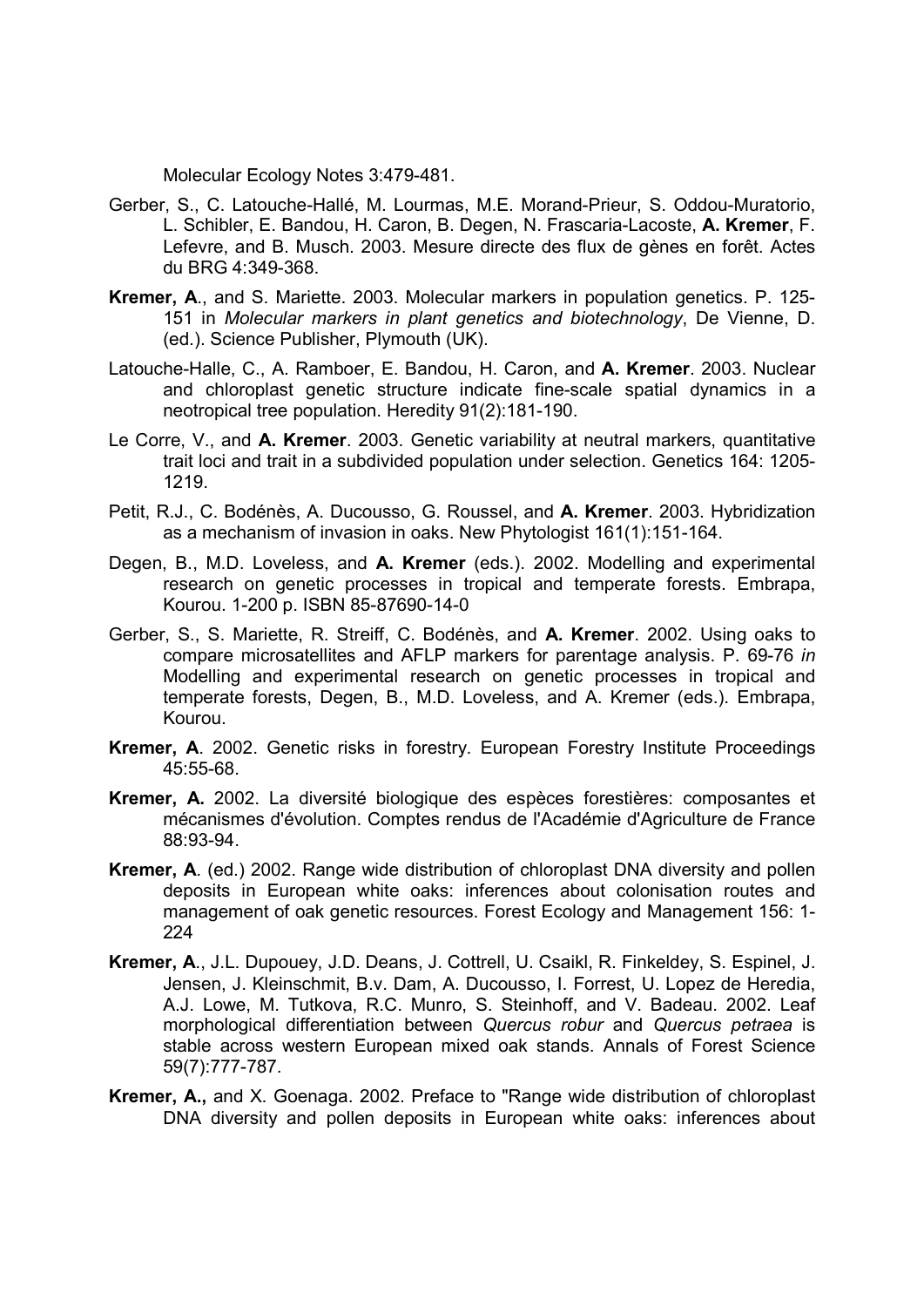colonisation routes and management of oak genetic resources". Forest Ecology and Management 156:1-3.

- Kremer, A., J. Kleinschmit, J. Cottrell, E.P. Cundall, J.D. Deans, A. Ducousso, A.O. Konig, A.J. Lowe, R.C. Munro, R.J. Petit, and B.R. Stephan. 2002. Is there a correlation between chloroplastic and nuclear divergence, or what are the roles of history and selection on genetic diversity in European oaks? Forest Ecology and Management 156 :75-87.
- Kremer, A., R.J. Petit, and A. Ducousso. 2002. Biologie évolutive et diversité génétique des chênes sessile et pédonculé. Revue Forestière Francaise 54(2):111-130.
- Le Corre, V., and A. Kremer. 2002. The response of forest tree populations to natural selection: variability and differention of adaptive traits and their underlying loci. P. 102-107 in Modelling and experimental research on genetic processes in tropical and temperate forests, Degen, B., M.D. Loveless, and A. Kremer (eds.). Embrapa, Kourou.
- Lowe, A.J., W.P. Goodall-Copestake, H. Caron, A. Kremer, and S. Decroocq. 2002. A set of polymorphic microsatellites for Vochysia ferruginea, a promising tree for land reclamation in the Neotropics. Molecular Ecology Notes 2(3):209-210.
- Mariette, S., J. Cottrell, U.M. Csaikl, P. Goikoechea, A. Konig, A.J. Lowe, B.C.v. Dam, T. Barreneche, C. Bodénès, R. Streiff, K. Burg, K. Groppe, R.C. Munro, H. Tabbener, and A. Kremer. 2002. Comparison of levels of genetic diversity detected with AFLP and microsatellite markers within and among mixed Q. petraea (Matt.) Liebl. and Q. robur L. stands. Silvae Genetica 51(2/3):72-79.
- Mariette, S., V. Le Corre, F. Austerlitz, and A. Kremer 2002. Sampling within the genome for measuring within-population diversity : trade-offs between markers. Molecular Ecology 11:1145-1156.
- Namkoong, G., B. T., Y.A. El-Kassaby, C. Palmberg-Lerche, G. Eriksson, H.R. Gregorius, H. Joly, A. Kremer, O. Savolainen, R. Wickneswari, A. Young, M. Zeh-Nlo, and R. Prabbu. 2002. Criteria and indicators for sustainable forest management: Assessment and monitoring of genetic variation. FAO. Working Paper FGR/37E. 1-29.
- Petit, R.J., S. Brewer, S. Bordacs, K. Burg, R. Cheddadi, E. Coart, J. Cottrell, U.M. Csaikl, B.C. van Dam, J.D. Deans, S. Espinel, S. Fineschi, R. Finkeldey, I. Glaz, P.G. Goiecochea, J.S. Jensen, A.O. König, A.J. Lowe, S.F. Madsen, G. Matyas, R.C. Munro, F. Popescu, D. Slade, H. Tabbener, S.M.G. de Vries, B. Ziegenhagen, J.-L. de Beaulieu, and A. Kremer. 2002. Identification of refugia and post-glacial colonisation routes of European white oaks based on chloroplast DNA and fossil pollen evidence. Forest Ecology and Management 156(1-3):49- 74.
- Petit, R.J., U.M. Csaikl, S. Bordacs, K. Burg, E. Coart, J. Cottrell, B.C. van Dam, J.D. Deans, S. Dumolin-Lapegue, S. Fineschi, R. Finkeldey, A.C.M. Gillies, I. Glaz, P. Goiecoechea, J.J. Jensen, A.O. König, A.J. Lowe, S.F. Madsen, G. Matyas, R.C. Munro, M. Olalde, M.-H. Pémonge, F. Popescu, D. Slade, H. Tabbener, D. Taurchini, S.M.G. de Vries, B. Ziegenhagen, and A. Kremer. 2002. Chloroplast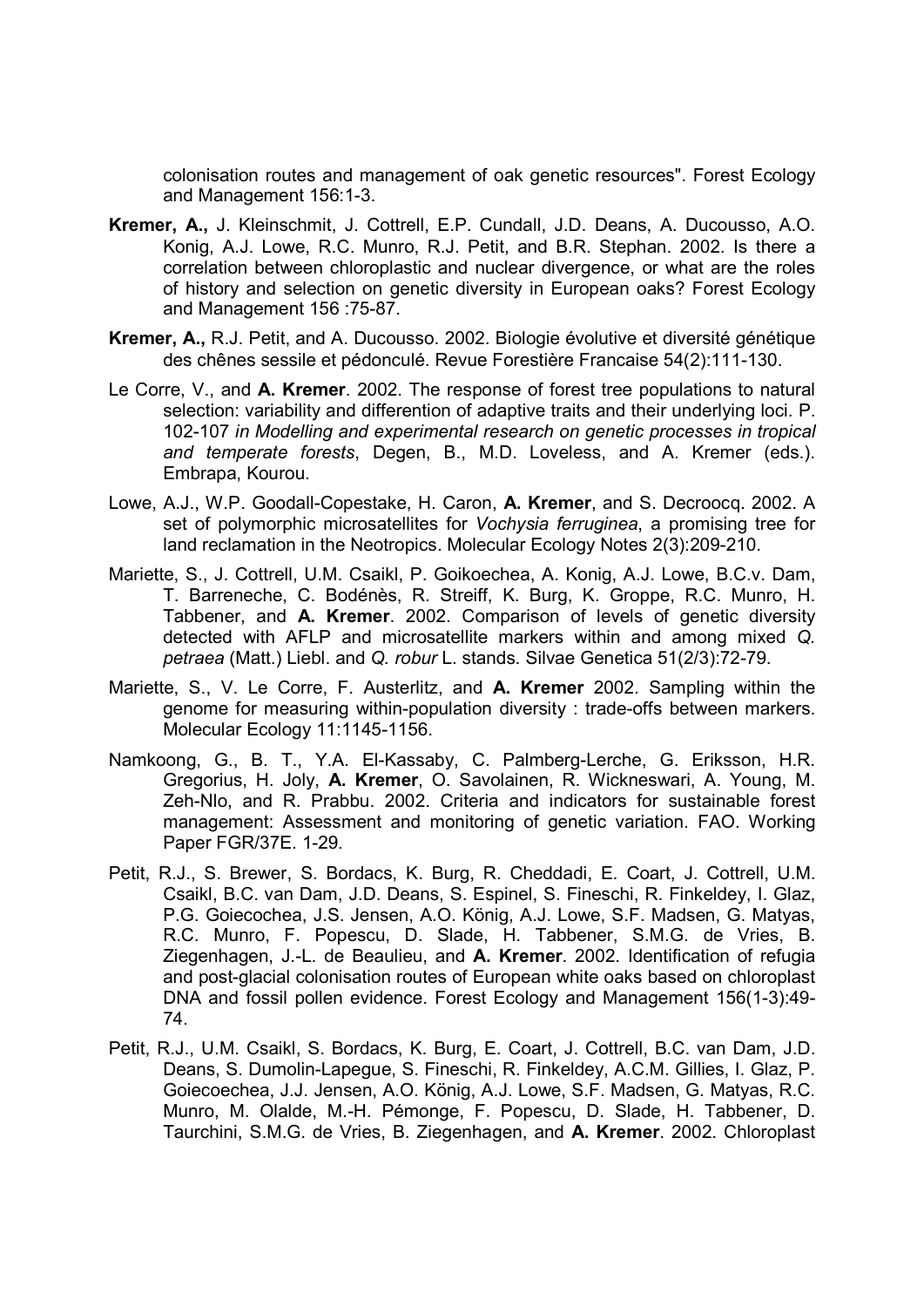DNA variation in European white oaks: Phylogeography and patterns of diversity based on data from over 2600 populations. Forest Ecology and Management 156(1-3):5-26.

- Petit, R.J., C. Latouche-Halle, M.-H. Pemonge, and A. Kremer. 2002. Chloroplast DNA variation of oaks in France and the influence of forest fragmentation on genetic diversity. Forest Ecology and Management 156(1-3):115-129.
- Ribeiro, M.M., S. Mariette, G.G. Vendramin, A.E. Szmidt, C. Plomion, and A. Kremer. 2002. Comparison of genetic diversity estimates within and among populations of maritime pine using chloroplast simple-sequence repeat and amplified fragment length polymorphism data. Molecular Ecology 11(5):869-877.
- Belahbib, N., M.H. Pemonge, A. Ouassou, H. Sbay, A. Kremer, and R.J. Petit. 2001. Frequent cytoplasmic exchanges between oak species that are not closely related: Quercus suber and Q. ilex in Morocco. Molecular Ecology 10(8):2003- 2012.
- Degen, B., H. Caron, E. Bandou, C. Dutech, P. Breyne, M. Van Montagu, M. L., and A. Kremer. 2001. Small scale spatial genetic structure of six tropical tree species in french Guiana. P. 75-92 in Genetic response of forest systems to changing environmental conditions, Müller-Starck, G., and R. Schubert (eds.). Kluwer Academic Publishers, Freising, Germany.
- Degen, B., H. Caron, E. Bandou, L. Maggia, M.H. Chevallier, A. Leveau, and A. Kremer. 2001. Fine-scale spatial genetic structure of eight tropical tree species as analysed by RAPDs. Heredity 87(4):497-507.
- Degen, B., R.J. Petit, and A. Kremer. 2001. SGS Spatial Genetic Software: a computer program for analysis of spatial genetic and phenotypic structures of individuals and populations. Journal of Heredity 92(5):447-449.
- Kremer, A., and R. Petit. 2001. L'épopée des chênes européens. Les dossiers de l'environnement 21:133-139.
- Kremer, A., and R.J. Petit. 2001. La epopeya de los robles europeos. Mundo Cientifico 225:64-69.
- Kremer, A., and R.J. Petit. 2001. L'épopée des chênes européens. La Recherche 342:40-43.
- Kremer, A., and R.J. Petit. 2001. Range wide distribution of the chloroplast DNA and pollen deposits in European white oaks: inferences about colonisation routes and consequences for extant distribution of genetic diversity. P. 9-12 in Dynamics of natural and man-conditioned forest ecosystems, Stadobudtsev, V.N., Y. Birot, V.A. Galako, V.A. Usoltsev, and S.N. Sannikov (eds.). Botanical garden of the Ural branch of the Russina Academy of Sciences, Yekaterinburg.
- Lexer, C., B. Heinze, S. Gerber, S. Macalka-Kampfer, H. Steinkellner, B. Ziegenhagen, A. Kremer, and J. Gloessl. 2001. Microsatellite analysis of small anonymous seedlot samples from pedunculate oak (Quercus robur L): a promising approach to monitor the number of different seed parents and pollen donors. P. 239-250 in Genetic response of forest systems to changing environmental conditions,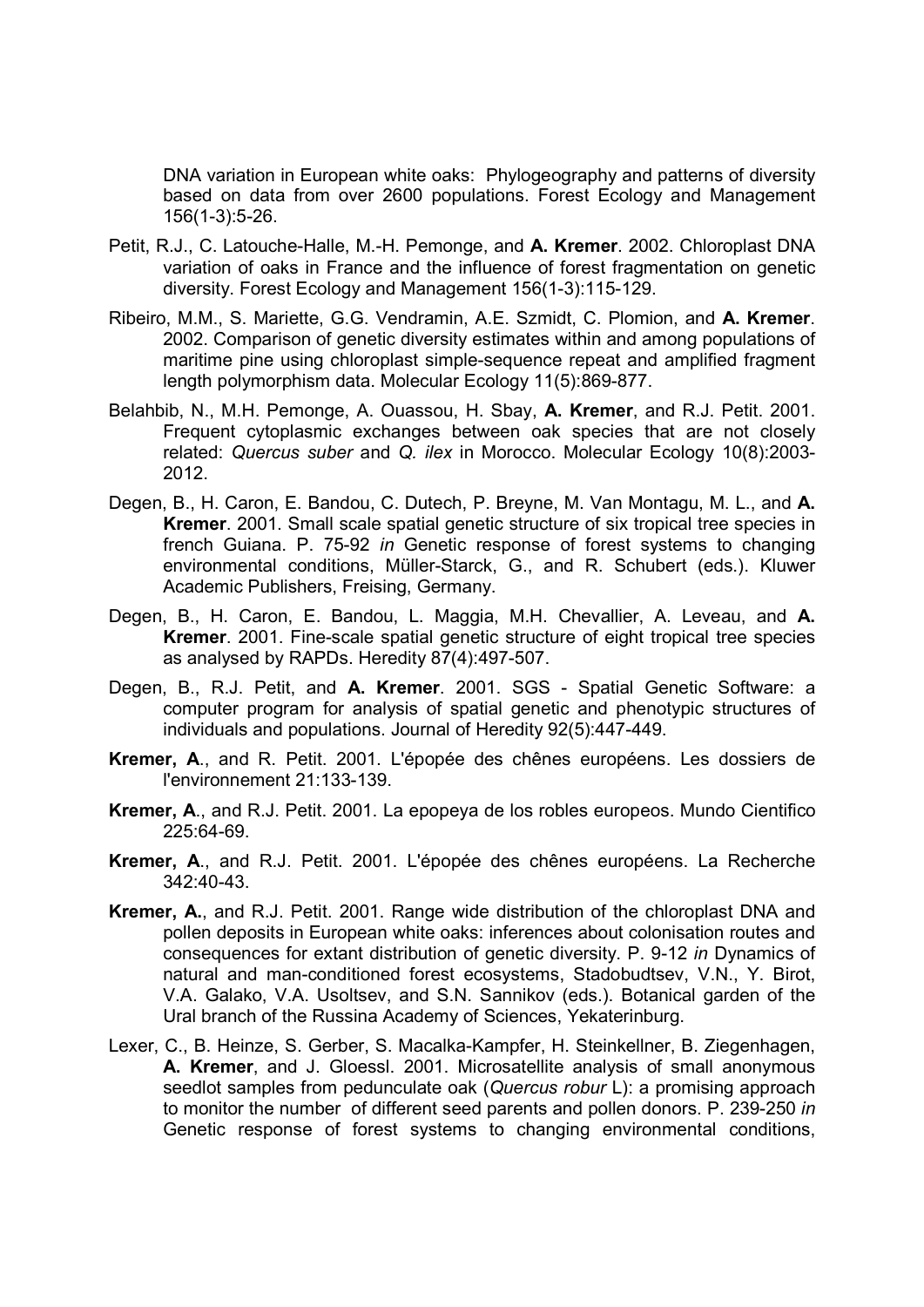Müller-Starck, G., and R. Schubert (eds.). Kluwer Academic Publishers, Freising, Germany.

- Mariette, S., D. Chagne, C. Lezier, P. Pastuszka, A. Raffin, C. Plomion, and A. Kremer. 2001. Genetic diversity within and among Pinus pinaster populations: comparison between AFLP and microsatellite markers. Heredity 86( 4):469-479.
- Caron, H., S. Dumas, G. Marque, C. Messier, E. Bandou, R.J. Petit, and A. Kremer. 2000. Spatial and temporal distribution of chloroplast DNA polymorphism in a tropical tree species. Molecular Ecology 9(8):1089-1098.
- Gerber, S., S. Mariette, R. Streiff, C. Bodénès, and A. Kremer. 2000. Comparison of microsatellites and amplified fragment length polymorphism markers for parentage analysis. Molecular Ecology 9(8):1037-1048.
- Harfouche, A., N. Bahrman, P. Baradat, J.P. Guyon, R.J. Petit, and A. Kremer. 2000. Provenance hybridization in a diallel mating scheme of maritime pine (Pinus pinaster Ait.). II. Heterosis. Canadian Journal of Forest Research 30(1):10-16.
- Harfouche, A., and A. Kremer. 2000. Provenance hybridization in a diallel mating scheme of maritime pine (Pinus pinaster Ait.). I Means and variance components. Canadian Journal of Forest Science 30:1-9.
- Kremer, A. 2000. Changements climatiques et diversité génétique. Revue Forestière Francaise 52 : 91-98.
- Kremer, A. 2000. Red europea de conservacion de recursos geneticos de los robles hayas. Investigacion Agraria, Sistemas y Recursos Forestales (No. Fuera de S.2):117-125.
- Kremer, A., J.C. Bastien, B. Degen, B. Demesure, and J.M. Favre (eds.). 2000. Rapport d'activités du programme "Génome, Diversité et Sélection". INRA Bordeaux. 1-160 p.
- Kremer, A., V. Le Corre, and S. Mariette. 2000. Population differentiation for adaptive traits and their underlying loci in forest trees : theoretical predictions and experimental results. P. 59-74 in Forest genetics and sustainability, Matyas, C. (ed.). Kluwer Academic Publishers, Dordrecht (NLD).
- Kremer, A., and P. Menozzi. 2000. Genetic processes promoting genetic diversity in oak and beech forest. P. 31-43 in Third EUFORGEN meeting on social broadleaves, Turok, J., A. Kremer, T. Geburek, L. Paule, and E. Lipman (eds.). IPGRI, Borovets, Bulgaria.
- Lexer, C., B. Heinze, S. Gerber, S. Macalka-Kampfer, H. Steinkellner, A. Kremer, and J. Glossl. 2000. Microsatellite analysis of maternal half-sib families of Quercus robur, pedunculate oak: II. Inferring the number of pollen donors from the offspring. Theoretical and Applied Genetics 100(6):858-865.
- Lexer, C., B. Heinze, S. Gerber, H. Steinkellner, B. Ziegenhagen, A. Kremer, and J. Glossl. 2000. Microsatellite analysis of anonymous seedlot samples from oak: a promising approach to monitor the number of different seed parents and pollen donors. Mitteilungen der Bundesforschungsanstalt fur Forst- und Holzwirtschaft,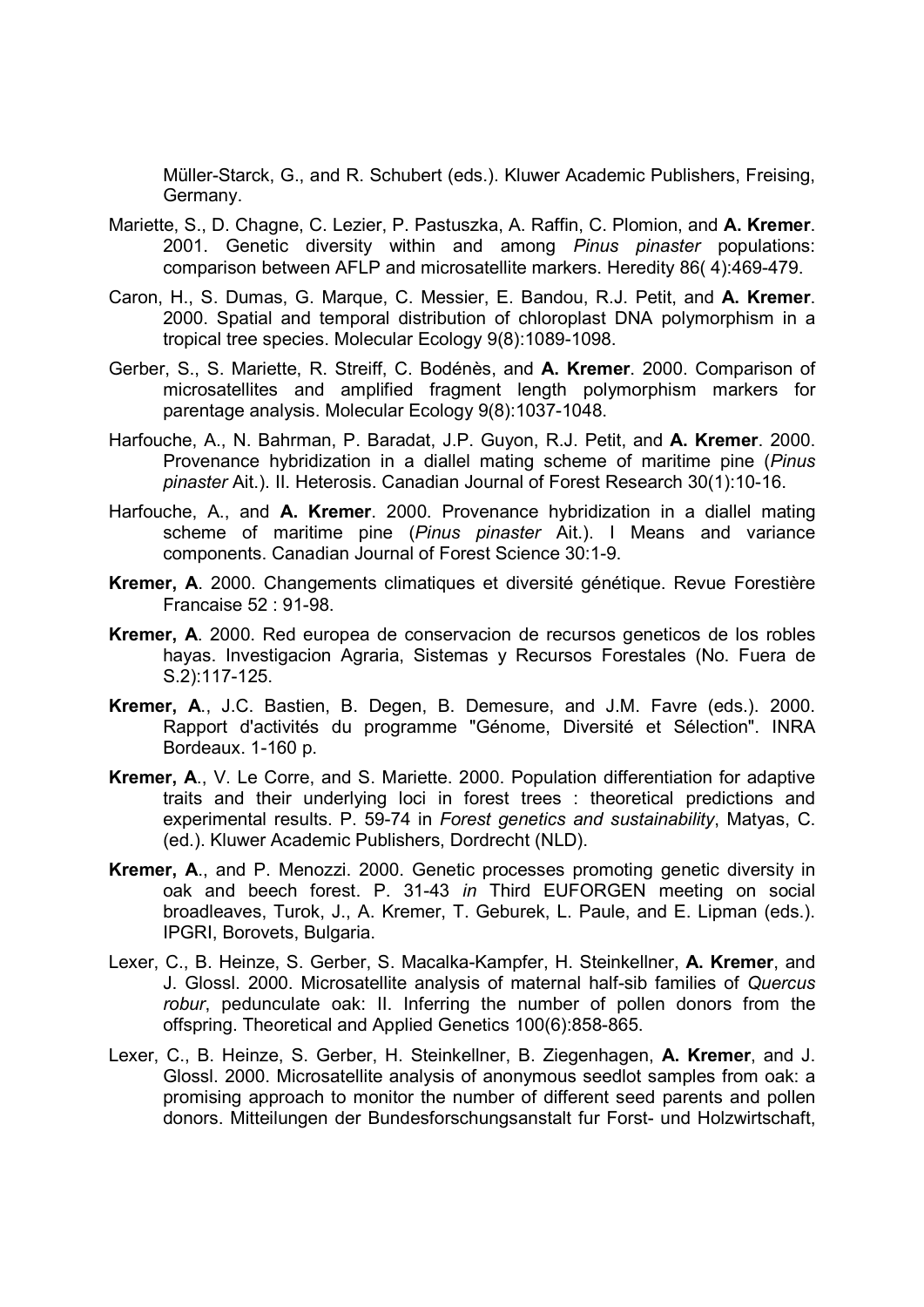Hamburg(No.198):39-47.

- Mariette, S., V. Le Corre, and A. Kremer. 2000. Sampling within the genome for measuring within-population diversity: Trade-offs between markers. Mitteilungen der Bundesforschungsanstalt fur Forst- und Holzwirtschaft, Hamburg 198:147- 151.
- Turok, J., A. Kremer, T. Geburek, L. Paule, and E. Lipman (eds.). 2000. Third EUFORGEN meeting on social broadleaves. IPGRI, Borovets, 22-24 June 2000. 64 p.
- Costa, P., C. Pionneau, G. Bauw, C. Dubos, N. Bahrmann, A. Kremer, J.M. Frigerio, and C. Plomion. 1999. Separation and characterization of needle and xylem maritime pine proteins. Electrophoresis 20(4/5):1098-1108.
- Dumolin-Lapègue, S., A. Kremer, and R.J. Petit. 1999. Are chloroplast and mitochondrial DNA variation species independent in oaks? Evolution 53(5):1406- 1413.
- Kremer, A., R. Petit, and A. Ducousso. 1999. Range wide distribution of molecular diversity and phenotypic variability in European oaks. P. 63-73 in Strategies for improvement of forest tree species, Douglas, G.C. (ed.). National Council for Forest Research and Development (COFORD), Swift Theatre, Arts Building, Trinity College, Dublin, Ireland.
- Plomion, C., P. Hurme, J.M. Frigerio, M. Ridolfi, D. Pot, C. Pionneau, C. Avila, F. Gallardo, H. David, G. Neutelings, M. Campbell, F.M. Canovas, O. Savolainen, C. Bodénès, and A. Kremer. 1999. Developing SSCP markers in two Pinus species. Molecular Breeding 5(1):21-31.
- Streiff, R., B. Degen, A. Ducousso, and A. Kremer. 1999. Within population genetic strcuture and pollen dispersal inferred from paternity analysis in a mixed oak stand of Quercus robur L. and Quercus petraea (Matt.) Liebl. P. 91-106 in Strategies for improvement of forest tree species, Douglas, G.C. (ed.). National Council for Forest Research and Development (COFORD), Swift Theatre, Arts Building, Trinity College, Dublin, Ireland.
- Streiff, R., A. Ducousso, C. Lexer, H. Steinkellner, J. Gloessl, and A. Kremer. 1999. Pollen dispersal inferred from paternity analysis in a mixed oak stand of Quercus robur L. and Q. petraea (Matt.) Liebl. Molecular Ecology 8(5):831-841.
- Turok, J., A. Kremer, L. Paule, P. Bonfils, and E. Lipman (eds.). 1999. Second EUFORGEN meeting on social broadleaves. IPGRI, Birmensdorf, June 3-6 1999. 92 p.
- Barreneche, T., C. Bodénès, C. Lexer, J.F. Trontin, S. Fluch, R. Streiff, C. Plomion, G. Roussel, H. Steinkellner, K. Burg, J.M. Favre, J. Glössl, and A. Kremer. 1998. A genetic linkage map of Quercus robur L. (pedunculate oak) based on RAPD, SCAR, microsatellite, minisatellite, isozyme and 55 rDNA markers. Theoretical and Applied Genetics 97(7):1090-1103.
- Brach, J., and A. Kremer. 1998. Liriodendron Tulipier. P. 137-143 in Les ressources génétiques forestières en France. Tome 2 : les feuillus., Arbez, M. (ed.). INRA,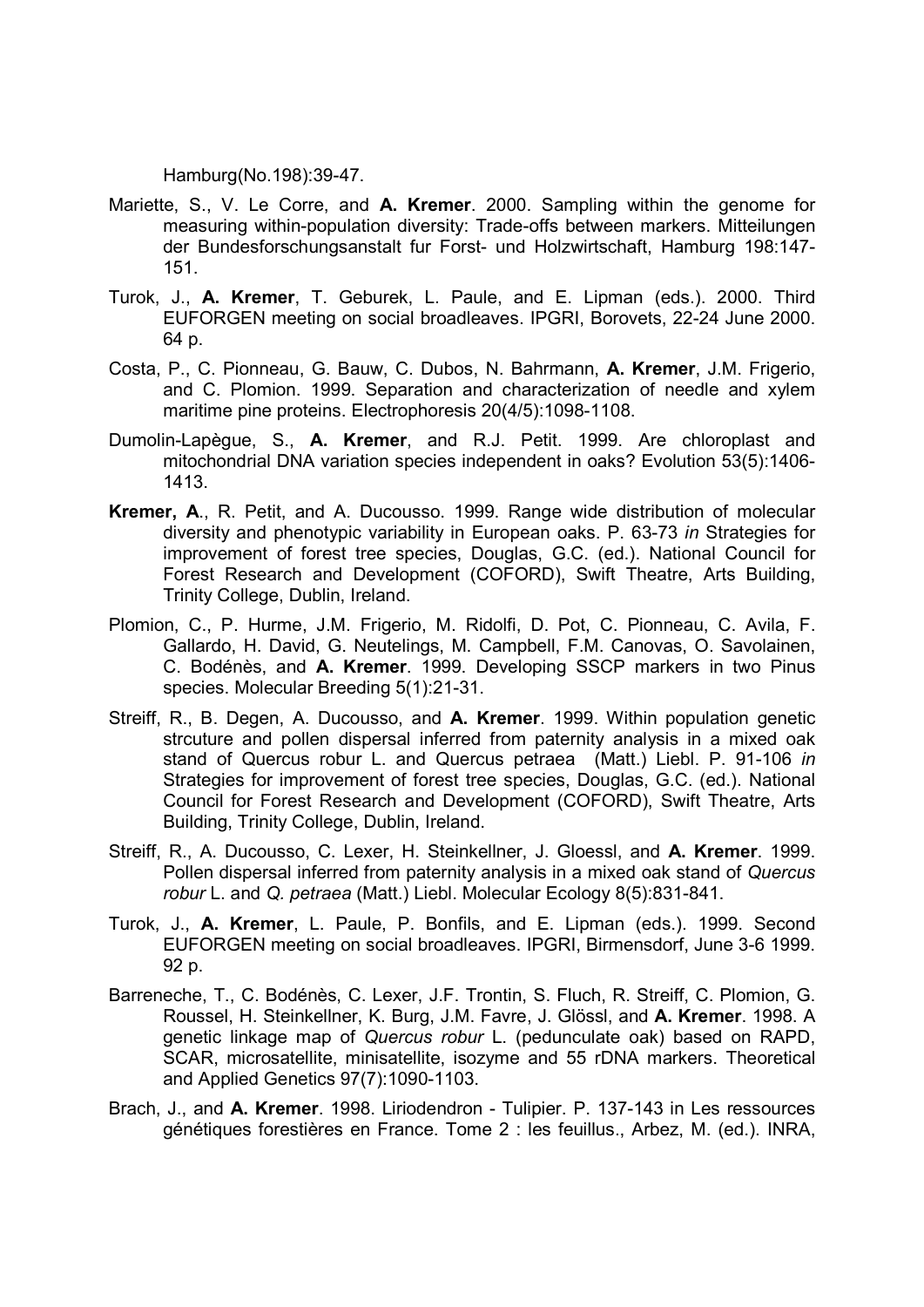Paris.

- Costa, P., N. Bahrman, J.M. Frigerio, A. Kremer, and C. Plomion. 1998. Water-deficitresponsive proteins in maritime pine. Plant Molecular Biology 38(4):587-596.
- Ducousso, A., and A. Kremer. 1998. Quercus Chênes. P. 241-248 in Les ressources génétiques en France. Tome 2 : les feuillus, Arbez, M. (ed.). INRA, .
- Ducousso, A., and A. Kremer. 1998. Quercus robur Chêne pédonculé. P. 259-264 in Les ressources génétiques en France. Tome 2 : les feuillus. , Arbez, M. (ed.). INRA.
- Ducousso, A., and A. Kremer. 1998. Quercus rubra Chêne rouge d'Amérique. P. 265- 272 in Les ressources génétiques en France. Tome 2 : les feuillus, Arbez, M. (ed.). INRA.
- Kremer, A. 1998. ADNarbre. Une société de services en biotechnologie dans la filière forêt-bois. projet de création d'entreprise. INRA Bordeaux-Cestas. Document interne à diffusion limitée. 36 pages
- Kremer , A. 1998. Les marqueurs moléculaires en génétique des populations. P. 119- 138 in Les marqueurs moléculaires en génétique et biotechnologies végétales, De Vienne, D. (ed.). INRA.
- Kremer, A., J. Rémy, and O. Pons. 1998. Measures of polymorphism within and among populations. P. 301-311 in Molecular tools for screening biodiversity. Plants and animals., Karp, A., P.G. Isaac, and D.S. Ingram (eds.). Chapman and Hall, London.
- Le Corre, V., and A. Kremer. 1998. Cumulative effects of founding events during colonisation on genetic diversity and differentiation in an island and steppingstone model. Journal of Evolutionary Biology 11(4):495-512.
- Le Corre, V., G. Roussel, A. Zanetto, and A. Kremer. 1998. Geographical structure of gene diversity in Quercus petraea (Matt.) Liebl. III. Patterns of variation identified by geostatistical analyses. Heredity 80(4):464-473.
- Streiff, R., A. Ducousso, and A. Kremer. 1998. Organisation spatiale de la diversité génétique et flux polliniques dans une chênaie mixte. Genetics Selection Evolution 30(Supplement 1):137s-152s.
- Streiff, R., T. Labbe, R. Bacilieri, H. Steinkellner, J. Glossl, and A. Kremer. 1998. Within-population genetic structure in Quercus robur L. and Quercus petraea (Matt.) Liebl. assessed with isozymes and microsatellites. Molecular Ecology 7(3):317-328.
- Turok, J., A. Kremer, and S.M.G. de Vries (eds.). 1998. First EUFORGEN meeting on social broadleaves. IPGRI, Bordeaux, 23-25 October 1997. 176 p.
- Verhaegen, D., C. Plomion, M. Poitel, P. Costa, and A. Kremer. 1998. Quantitative trait dissection analysis in Eucalyptus using RAPD markers: 2. Linkage disequilibrium in a factorial design between  $E$ . urophylla and  $E$ . grandis. Forest Genetics 5(1):61-69.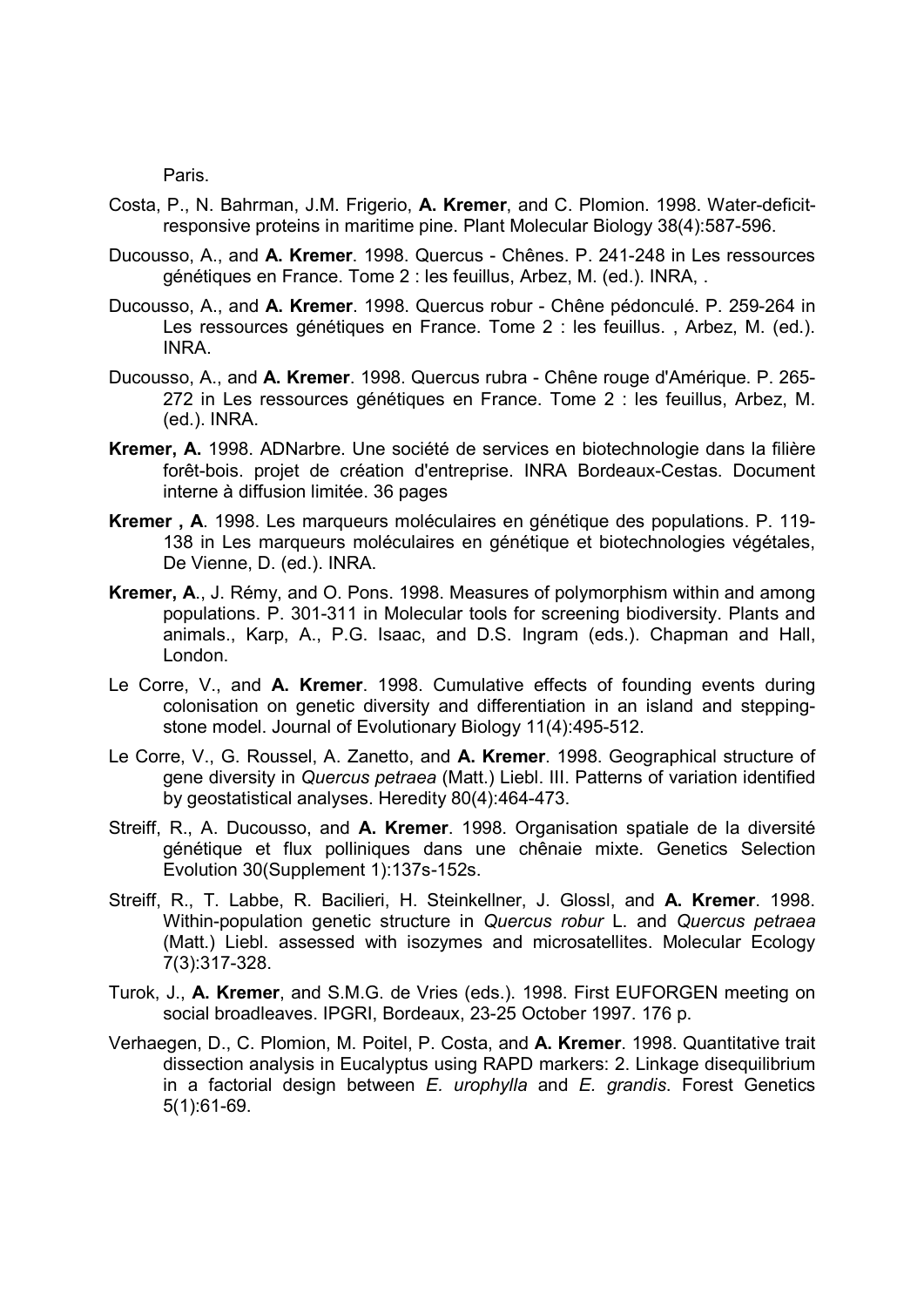- Bahrman, N., C. Plomion, R.J. Petit, and A. Kremer. 1997. Contribution of twodimensional electrophoresis of proteins to maritime pine genetics. Annales des Sciences Forestières 54(3):225-236.
- Baril, C.P., D. Verhaegen, P. Vigneron, J.M. Bouvet, and A. Kremer. 1997. Structure of the specific combining ability between two species of Eucalyptus. I. RAPD data. Theoretical and Applied Genetics 94(6/7):796-803.
- Baril, C.P., D. Verhaegen, P. Vigneron, J.M. Bouvet, and A. Kremer. 1997. Structure of the specific combining ability between two species of Eucalyptus. II. A clustering approach and a multiplicative model. Theoretical and Applied Genetics 94(6/7):804-809.
- Baril, C.P., D. Verhaegen, P. Vigneron, and A. Kremer. 1997. Can the structuration of the specific combining ability be used in a reciprocal recurrent selection plan between two species of Eucalyptus? P. 51-59 in Advances in biometrical genetics. Proceedings of the tenth meeting of the EUCARPIA Section Biometrics in Plant Breeding, Poznan, Poland, 14-16 May 1997. Institute of Plant Genetics; Poznan; Poland.
- Bodénès, C., S. Joandet, F. Laigret, and A. Kremer. 1997. Detection of genomic regions differentiating two closely related oak species Quercus petraea (Matt.) Liebl. and Quercus robur L. Heredity 78(4):433-444.
- Bodénès, C., T. Labbé, S. Pradère, and A. Kremer. 1997. General vs. local differentiation between two closely related white oak species. Molecular Ecology 6(8):713-724.
- Degen, B., R. Streiff, F. Scholz, and A. Kremer. 1997. Analyzing the effect of regeneration regime on genetic diversity and inbreeding in oak populations by use of the simulation model ECOGENE. P. 9-21 in Diversity and adaptation in oak species, Steiner, K.C. (ed.). Pennsylvania State University, Penn State, Pennsylvania.
- Ducousso, A., R. Bacilieri, B. Demesure, S. Dumolin-Lapègue, A. Kremer, R. Petit, and A. Zanetto. 1997. Structuration géographique de la diversité génétique chez les chênes à feuilles caduques européens. Bulletin Technique de l'Office National des Forêts 33:7-19.
- Ducousso, A., H. Bennehart, and A. Kremer. 1997. Geographic variation of Quercus rubra in European tests. P. 58-67 in Diversity and adaptation in oak species, Steiner, K.C. (ed.). Pennsylvania State University, Penn State, Pennsylvania.
- Gerber, S., M. Lascoux, and A. Kremer. 1997. Relation between protein markers and quantitative traits in maritime pine (Pinus pinaster Ait.). Silvae Genetica 46(5):286-291.
- Karp, A., K.J. Edwards, M. Bruford, S. Funk, M. Morgante, O. Seberg, A. Kremer, P. Boursot, P. Arctander, D. Tautz, and G.M. Hewitt. 1997. Molecular technologies for biodiversity evaluation: opportunities and challenges. Nature Biotechnology 15(7):625-628.

Kremer, A., R. Petit, A. Ducousso, and V. Le Corre. 1997. General trends of variation of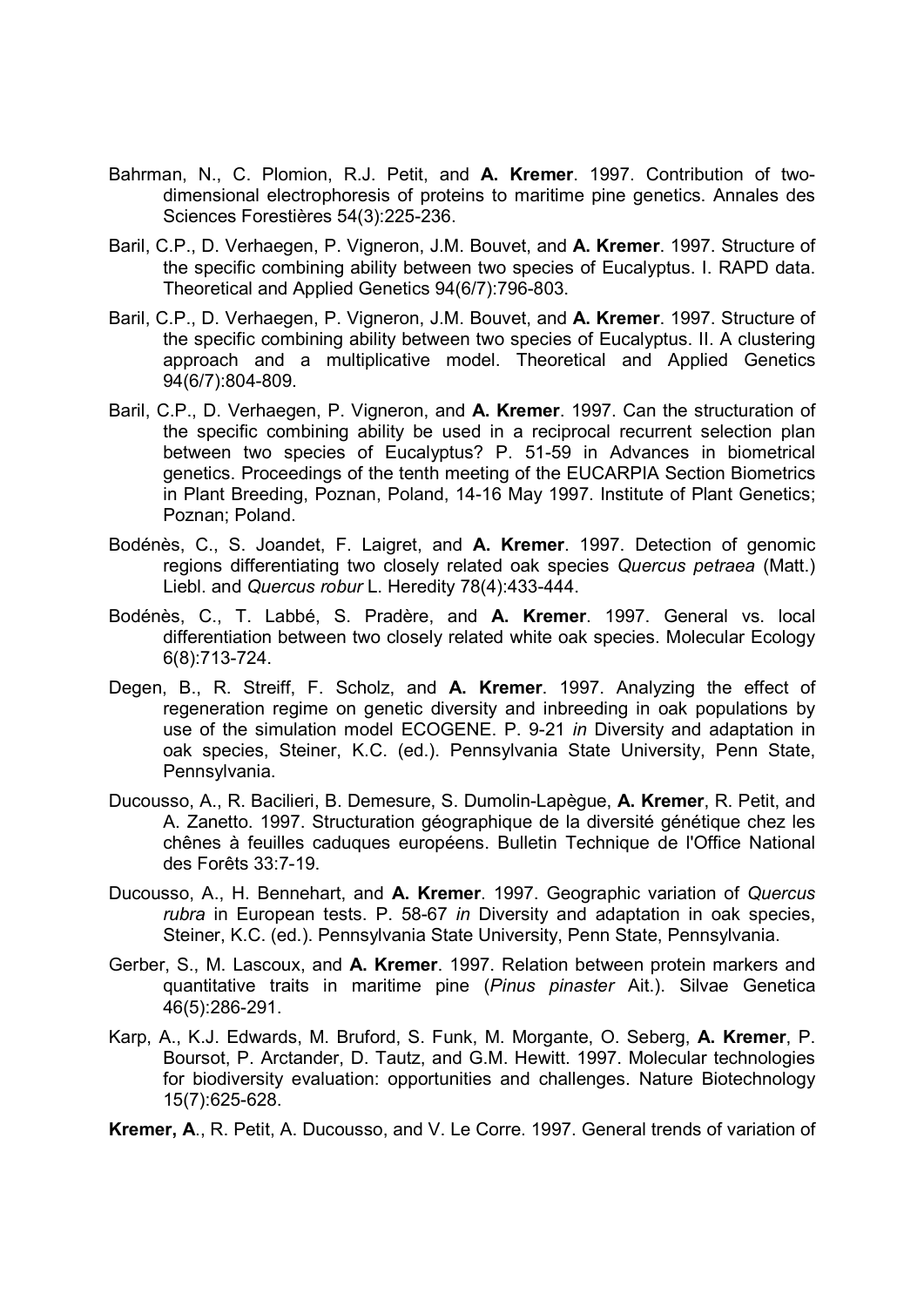genetic diversity in Quercus petraea (Matt.) Liebl. P. 81-90 in Diversity and adaptation in oak species, Steiner, K.C. (ed.). Pennsylvania State University, Penn State, Pennsylvania.

- Kremer , A., R.J. Petit, and A. Ducousso. 1997. Structure of genetic diversity, gene flow, and gene conservation in Quercus petraea. P. 133-144 in First EUFORGEN meeting on social broadleaves, Turok, J., A. Kremer, and S.M.G. de Vries (eds.). IPGRI, Bordeaux.
- Kremer, A., and A. Zanetto. 1997. Geographical structure of gene diversity in Quercus petraea (Matt.) Liebl. II: Multilocus patterns of variation. Heredity 78(5):476-489.
- Kremer, A., A. Zanetto, and A. Ducousso. 1997. Multilocus and multitrait measures of differentiation for gene markers and phenotypic traits. Genetics 145(4):1229- 1241.
- Le Corre, V., S. Dumolin-Lapègue, and A. Kremer. 1997. Genetic variation at allozyme and RAPD loci in sessile oak Quercus petraea (Matt.) Liebl.: the role of history and geography. Molecular Ecology 6(6):519-529.
- Le Corre, V., N. Machon, R.J. Petit, and A. Kremer. 1997. Colonization with longdistance seed dispersal and genetic structure of maternally inherited genes in forest trees: a simulation study. Genetical Research 69(2):117-125.
- Ouassou, A., R. Petit, N. Alfoun, H. Sbay, and A. Kremer. 1997. Evaluation du polymorphisme de l'ADN chloroplastique chez le chêne-liège au Maroc. Annales de la Recherche Forestière au Maroc:50-55.
- Petit, R.J., E. Pineau, B. Demesure, R. Bacilieri, A. Ducousso, and A. Kremer. 1997. Chloroplast DNA footprints of postglacial recolonization by oaks. Proceedings National Academy of Sciences U S A 94(18):9996-10001.
- Steiner, K.C., and A. Kremer. 1997. Genetic control of crown architecture in Northern red oak, Quercus rubra L. P. 51-57 in Diversity and adaptation in oak species, Steiner, K.C. (ed.). Pennsylvania State University, Penn State, Pennsylvania.
- Steinkellner, H., S. Fluch, E. Turetschek, C. Lexer, R. Streiff, A. Kremer, K. Burg, and J. Glossl. 1997. Identification and characterization of (GA/CT)n-microsatellite loci from Quercus petraea. Plant Mol Biol 33(6):1093-1096.
- Teissier du Cros, E., I. Bilger, A. Ducousso, and A. Kremer 1997. Management and conservation of beech (Fagus sylvatica L.) and oak (Quercus petraea (Matt.) Liebl. , Q. robur L.) genetic resources in France. P. 77-85 in First EUFORGEN meeting on social broadleaves, Turok, J., A. Kremer, and S.M.G. de Vries (eds.). IPGRI, Bordeaux.
- Verhaegen, D., C. Plomion, J.M. Gion, M. Poitel, P. Costa, and A. Kremer. 1997. Quantitative trait dissection analysis in Eucalyptus using RAPD makers: 1. Detection of QTL in interspecific hybrid progeny, stability of QTL expression across different ages. Theoretical and Applied Genetics 95(4):597-608.
- Bacilieri, R., A. Ducousso, and A. Kremer. 1996. Comparison of morphological characters and molecular markers for the analysis of hybridization in sessile and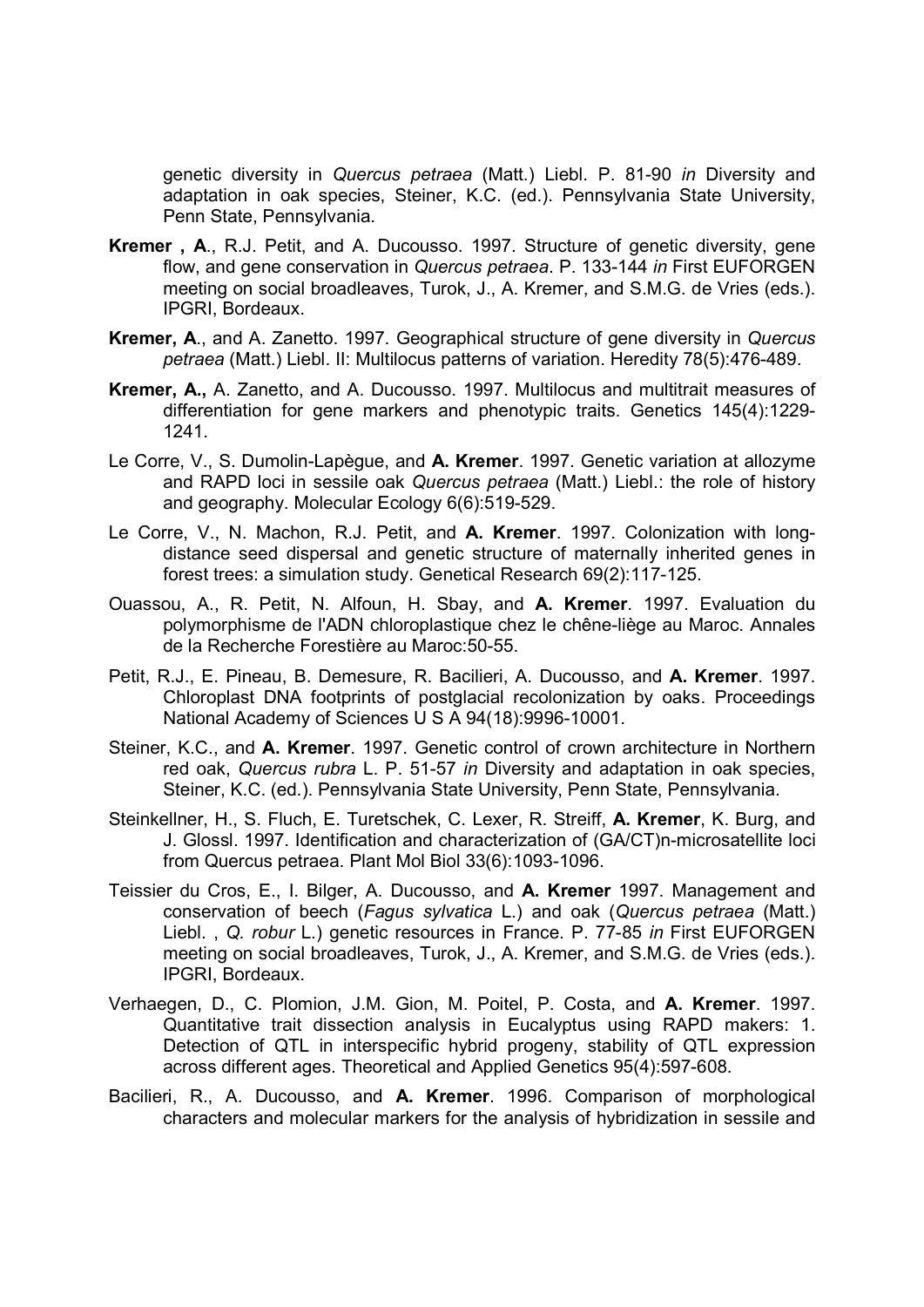pedunculate oak. Annales des Sciences Forestières 53(1):79-91.

- Bacilieri, R., A. Ducousso, R.J. Petit, and A. Kremer. 1996. Mating system and asymmetric hybridization in a mixed stand of European oaks. Evolution 50(2):900-908.
- Barreneche, T., N. Bahrman, and A. Kremer. 1996. Two dimensional gel electrophoresis confirms the low level of genetic differentiation between Quercus robur L. and Quercus petraea (Matt.) Liebl. Forest Genetics 3(2):89-92.
- Bodénès, C., F. Laigret, and A. Kremer. 1996. Inheritance and molecular variations of PCR-SSCP fragments in pedunculate oak (Quercus robur L.). Theoretical and Applied Genetics 93(3):348-354.
- Bodénès, C., S. Pradère, and A. Kremer. 1996. RAPD-SCAR-SSCP: a method to detect molecular differentiation in closely related oak species. P. 239-248 in Somatic cell genetics and molecular genetics of trees., Ahuja, R., W. Boerjan, and D.B. Neale (eds.). Kluwer Academic Publishers, Dordrecht; Netherlands.
- Ducousso, A., C. Bodénès, R. Petit, and A. Kremer. 1996. Le point sur les chênes blancs européens. Forêt Entreprise 112:49-56.
- Ducousso, A., J.P. Guyon, and A. Kremer. 1996. Latitudinal and altitudinal variation of bud burst in western populations of sessile oak (Quercus petraea (Matt.) Liebl.). Annales des Sciences Forestières 53(2/3):775-782.
- Durel, C.E., P. Bertin, and A. Kremer. 1996. Relationship between inbreeding depression and inbreeding coefficient in maritime pine (Pinus pinaster). Theoretical and Applied Genetics 92(3/4):347-356.
- Kremer , A. 1996. La diversité génétique des arbres forestiers: un prérequis à la gestion durable des forêts. INRA Mensuel 12:42-46.
- Kremer, A., and H. Mühs (eds.). 1996. Inter- and intraspecific variation in European oaks: evolutionary implications and practical consequences. European Commission, Bruxelles, June 15-16 1994. 377 p.
- Muller-Starck, G., A. Zanetto, A. Kremer, and S. Herzog. 1996. Inheritance of isoenzymes in sessile oak (Quercus petraea (Matt.) Liebl.) and offspring from interspecific crosses. Forest Genetics 3(1):1-12.
- Plomion, C., N. Bahrman, C.E. Durel, D.M. O'Malley, and A. Kremer. 1996. Genetic dissection of phenotypic traits in maritime pine using RAPD and protein markers. P. 223-231 in Somatic cell genetics and molecular genetics of trees., Ahuja, R., W. Boerjan, and D.B. Neale (eds.). Kluwer Academic Publishers Dordrecht.
- Steinkellner, H., S. Fluch, E. Turetschek, R. Streiff, A. Kremer, K. Burg, and J. Glossl. 1996. Development of microsatellite loci from Quercus robur and Quercus petraea. P. 217-222 in Somatic cell genetics and molecular genetics of trees., Ahuja, R., W. Boerjan, and D.B. Neale (eds.). Kluwer Academic Publishers, Dordrecht.
- Zanetto, A., A. Kremer, G. Muller-Starck, and H.H. Hattemer. 1996. Inheritance of isozymes in pedunculate oak (Quercus robur L.). Journal of Heredity 87(5):364-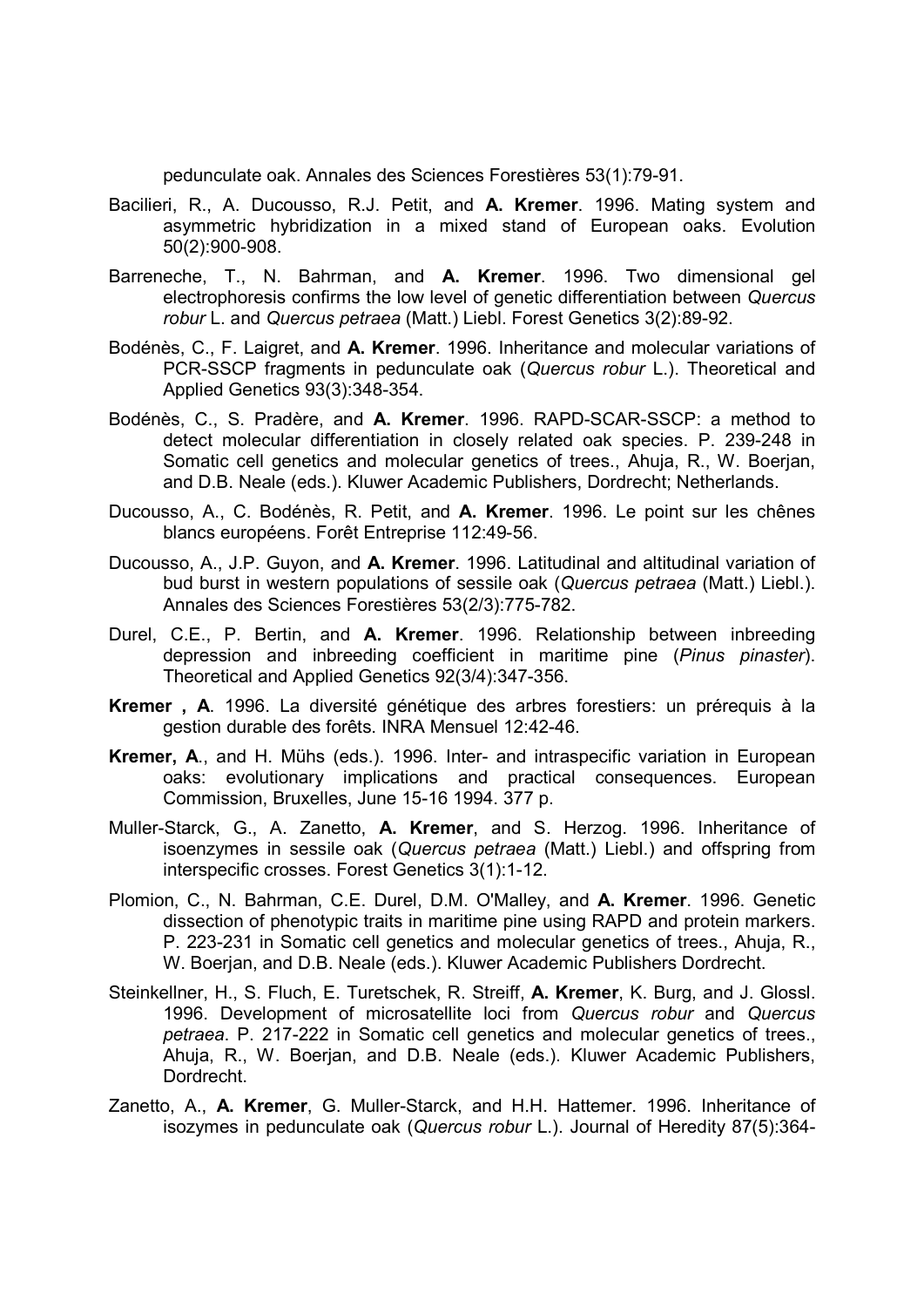370.

- Bacilieri, R., A. Ducousso, and A. Kremer. 1995. Genetic, morphological, ecological and phenological differentiation between Quercus petraea (Matt.) Liebl. and Quercus robur L. in a mixed stand in the northwest of France. Silvae Genetica 44(1):1-10.
- Durel, C.E., and A. Kremer. 1995. Hybridization after self-fertilization: a novel perspective for the maritime pine breeding program. Forest Genetics 2(2):117- 120.
- Harfouche, A., P. Baradat, and A. Kremer. 1995. Variabilité intraspécifique chez le pin maritime (Pinus pinaster Ait.) dans le Sud-Est de la France . II. Heterosis et combinaison de caractères chez les hybrides interraciaux. Annales des Sciences Forestières 52(4):329-346.
- Kleinschmit, J.R.G., R. Bacilieri, A. Kremer, and A. Roloff. 1995. Comparison of morphological and genetic traits of pedunculate oak (Q. robur L.) and sessile oak (Q. petraea (Matt.) Liebl.). Silvae Genetica 44(5/6):256-269.
- Kleinschmit, J.R.G., A. Kremer, and A. Roloff. 1995. Are pedunculate oak and sessile oak two separate species? AFZ/Der Wald, Allgemeine Forst Zeitschrift fur Waldwirtschaft und Umweltvorsorge 50(26):1453-1456.
- Kremer, A. 1995. Organisation de la diversité génétique chez les chênes blancs: méthodes descriptives et inférences évolutives. Habilitation à diriger des Recherches. 34 p.
- Kremer, A. 1995. Use of biochemical and molecular markers for identification of forest reproductive material. P. 13-24 in Quality of forest reproductive material in the field of the application of European Community rules. Proceedings of a Colloquium held in Paris, France, 9-10 December 1993, Terrasson, D. (ed.). Centre National du Machinisme Agricole du Génie Rural des Eaux et des Forets (CEMAGREF) Groupement d'Antony; Antony; France.
- Magnussen, S., and A. Kremer. 1995. The beta-binomial model for estimating heritabilities of binary traits. Theoretical and Applied Genetics 91(3):544-552.
- Nguyen-Queyrens, A., I. Dormling, and A. Kremer. 1995. Characterization of Pinus pinaster seedling growth in different photo- and thermoperiods in a phytotron as a basis for early selection. Scandinavian Journal of Forest Research 10:129-139.
- Petit, R.J., B. Demesure, E. Pineau, and A. Kremer. 1995. Genetische Differenzierung in lokalem und kontinentalem Ausmass bei europäischen Eichenarten : die Bedeutung geschichtlicher Faktoren. Mitteilungen aus der Forstlichen Versuchsanstalt Rheinland-Pfalz. 34:22-37.
- Robin, C., M.L. Desprez-Loustau, A. Ducousso, and A. Kremer. 1995. Le pathosystème chêne rouge (Quercus rubra) - Phytophtora cinnamomi, comparaison de l'aire naturelle et de l'aire d'introduction récente. INRA. 135-143.
- Verhaegen, D, Kremer, A. , Vigneron, P. 1995. Relationships between heterosis and molecular polymorphism in interspecific crosses of E.urophylla X E. grandis. P.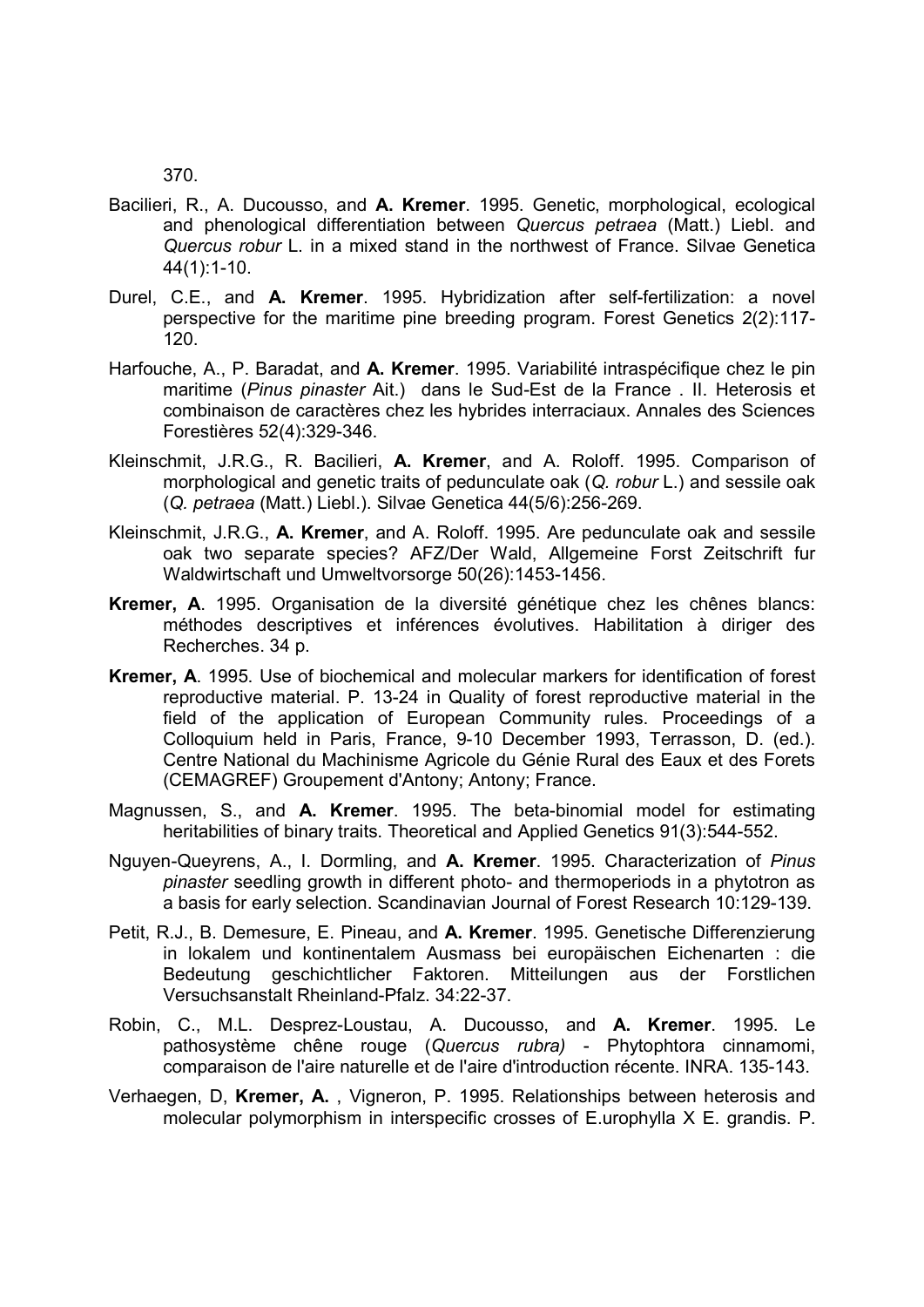434-437 in Eucalypt plantations : improving, fibre yield and quality, IUFRO (ed.), Hobart, Australia.

- Zanetto, A., and A. Kremer. 1995. Geographical structure of gene diversity in Quercus petraea (Matt.) Liebl. I. Monolocus patterns of variation. Heredity 75(5):506-517.
- Bacilieri, R., A. Ducousso, and A. Kremer. 1994. Interspecific hybridization in a mixed Q. robur and Q. petraea stand. P. 87-98 in Inter- and intraspecific variation in European oaks: evolutionary implications and practical consequences, Kremer , A., and H. Muhs (eds.). European Commission, Bruxelles.
- Bacilieri, R., T. Labbé, and A. Kremer. 1994. Intraspecific genetic structure in a mixed population of Quercus petraea (Matt.) Leibl and Q. robur L. Heredity 73(2):130- 141.
- Goffinet, B., J. Beckmann, D. Boichard, M. Causse, A. Charcosset, C. Chevalet, C. Christophe, J.J. Colleau, F. Demenais, C.E. Durel, J.M. Elsen, J.L. Foulley, A. Gallais, K.U. Gotz, F. Hospital, A. Kremer, M. Lorieux, M. Lefort-Buson, P.l. Roy, P. Loisel, B. Mangin, A. Maurice, X. Perrier, O. Pons, A. Rebai, and F. Rodolphe. 1994. Mathematical methods for the study of genes controlling quantitative traits. Genetics Selection Evolution 26(Supplement 1):9s-20s.
- Kremer, A. 1994. Amélioration du chêne rouge en France. P. 367-384 in Le chêne rouge d'Amérique, Timbal, J., A. Kremer, G. Nepveu, and N.L. Goff (eds.). INRA, Paris.
- Kremer, A. 1994. Diversité génétique et variabilité des caractères phénotypiques chez les arbres forestiers. Génétique Sélection Evolution 26(Supplement 1):105-123.
- Kremer, A., and J.B. Daubree. 1994. Reproduction sexuée en forêt: régime de reproduction et flux de gènes. P. 359-366 in Le chêne rouge d'Amérique, Timbal, J., A. Kremer, G. Nepveu, and N.L. Goff (eds.). INRA, Paris.
- Kremer, A., J.B. Daubree, and B. Jung-Müller. 1994. Diversité génétique des peuplements de chêne rouge en France. P. 19-33 in Le chêne rouge d'Amérique, Timbal, J., A. Kremer, G. Nepveu, and N.L. Goff (eds.). INRA, Paris.
- Kremer, A., and A. Ducousso. 1994. Chêne rouge. Forêt Entreprise 96:85-86.
- Kremer, A., and A. Ducousso. 1994. Chêne sessile et chêne pédonculé. Forêt Entreprise 96:56-58.
- Kremer, A., C.E. Durel, R. Petit, and M. Villar. 1994. Marqueurs moléculaires et génétique des arbres forestiers. Biofutur 131:17-23.
- Lascoux, M., and A. Kremer. 1994. Effect of the purposive choice of families on the estimates of the juvenile-mature correlation derived from retrospective tests. Canadian Journal of Forest Research 24(4):756-761.
- Magnussen, S., and A. Kremer. 1994. Secondary leader growth as a selection criterion in Pinus pinaster. Scandinavian Journal of Forest Research 9(3):233-244.
- Moreau, F., J. Kleinschmit, and A. Kremer. 1994. Molecular differentiation between Q. petraea and Q. robur assessed by random amplified DNA fragments. Forest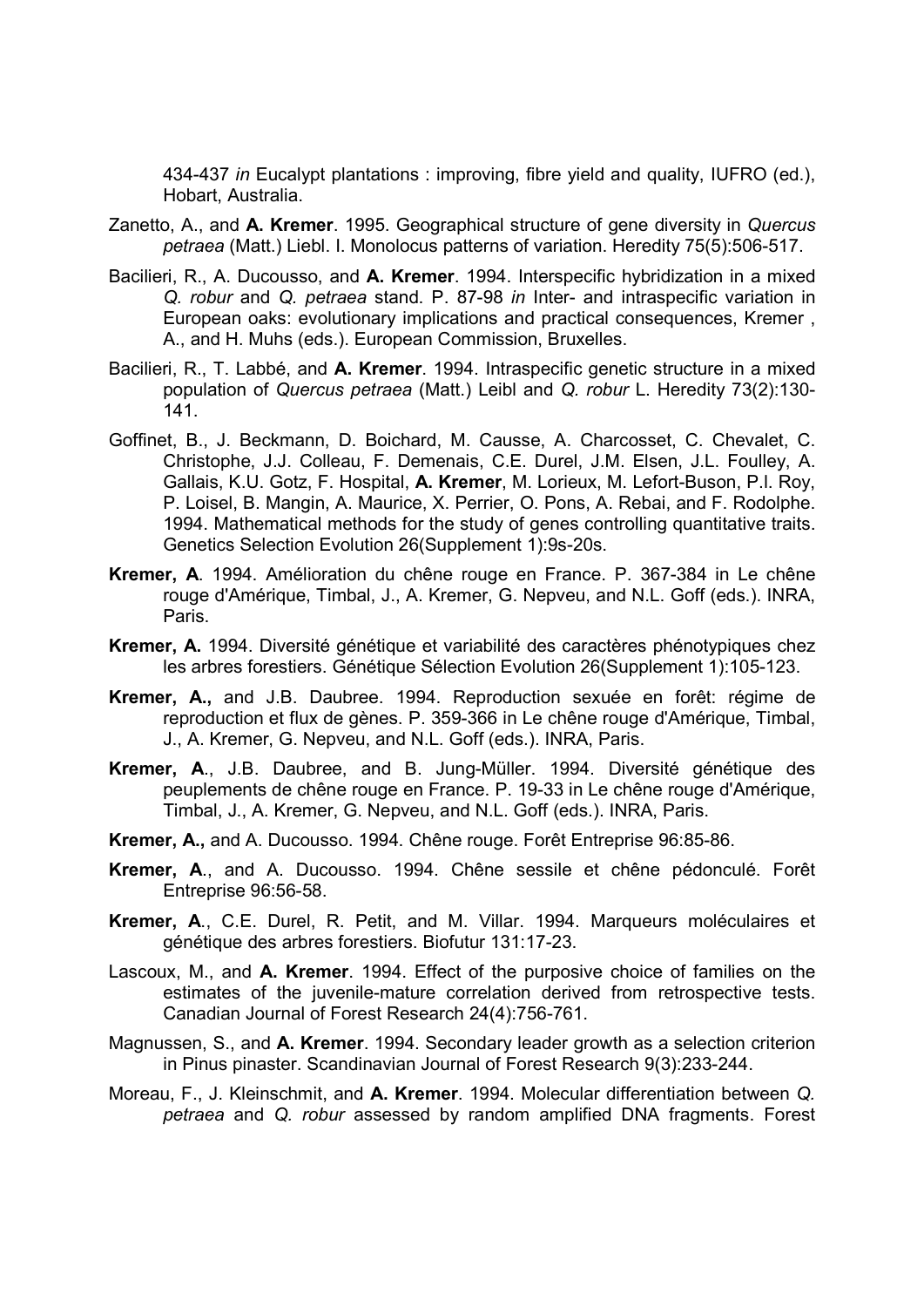Genetics 1(1):51-64.

- Moreau, F., J.G.R. Kleinschmit, and A. Kremer. 1994. Interspecific variation between Q. robur and Q. petraea assessed by random amplified fragments. P. 51-68 in Inter- and intraspecific variation in European oaks: evolutionary implications and practical consequences, Kremer , A., and H. Muhs (eds.). European Commission, Bruxelles.
- Timbal, J., and A. Kremer. 1994. Caractères botaniques, morphologiques, biologiques et chorologiques du chêne rouge. P. 46-53 in Le chêne rouge d'Amérique, Timbal, J., A. Kremer, G. Nepveu, and N.L. Goff (eds.). INRA, Paris.
- Timbal, J., A. Kremer, N. Le Goff, and G. Nepveu (eds.). 1994. Le chêne rouge d'Amérique. Institut National de la Recherche Agronomique (INRA); Paris; France. 564 p.
- Zanetto, A., and A. Kremer. 1994. Geographic structure of allozyme diversity in Quercus petraea (Matt.)Liebl. on a range wide scale. P. 119-144 in Inter- and intraspecific variation in European oaks: evolutionary implications and practical consequences, Kremer , A., and H. Muhs (eds.). European Commission, Bruxelles.
- Zanetto, A., G. Roussel, and A. Kremer. 1994. Geographic variation of inter-specific differentiation between Quercus robur L. and Quercus petraea (Matt.) Liebl. Forest Genetics 1(2):111-123.
- Zanetto, A., G. Roussel, and A. Kremer 1994. Interspecific differentiation between Quercus robur and Q.petraea (Matt.) Liebl. assessed by isozymes. P. 17-41 in Inter- and intraspecific variation in European oaks: evolutionary implications and practical consequences, Kremer , A., and H. Muhs (eds.). European Commission, Bruxelles.
- Daubree, J.B., and A. Kremer. 1993. Genetic and phenological differentiation between introduced and natural populations of Quercus rubra L. Annales des Sciences Forestières 50(Suppl 1):271s-280s.
- Ducousso, A., R. Petit, R. Bacilieri, G. Roussel, A. Zanetto, and A. Kremer. 1993. De l'écologie aux flux de gènes à l'intérieur du complexe d'espèces des chênes blancs européens. Bulletin de la Société de Botanique du Nord de la France 46(3):9-36.
- Kremer, A., and R.J. Petit. 1993. Gene diversity in natural populations of oak species. Annales des Sciences Forestières 50:186s-203s.
- Kremer, A., P.S. Savill, and K.C. Steiner (eds.). 1993. Genetics of oaks. Annales des Sciences Forestières 50: 1s-472s
- Lascoux, D.M., A. Kremer, and I. Dormling. 1993. Growth and phenology of 1-year-old maritime pine (Pinus pinaster Ait.) seedlings under continuous light: implications for early selection. Canadian Journal of Forest Research 23(7):1325-1336.
- Lascoux, D.M., E.N. Paino, R.S.d. Grado, A. Kremer, and I. Dormling. 1993. Maturation of maritime pine (Pinus pinaster Ait.) seedlings after exposure to a period of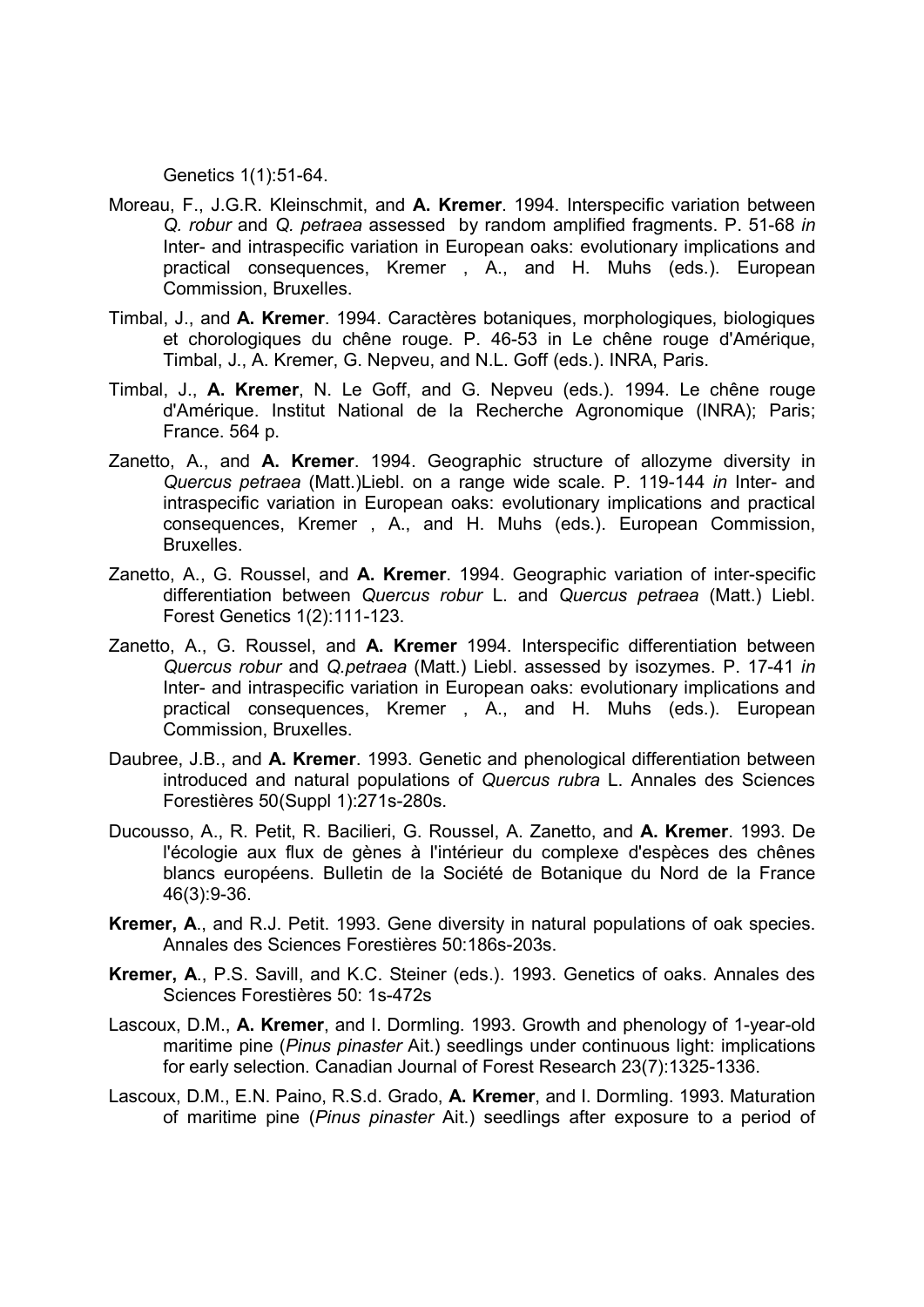continuous light. Tree Physiology 12(4):363-378.

- Magnussen, S., and A. Kremer. 1993. Selection for an optimum tree growth curve. Silvae genetica 42:322-335.
- Petit, R.J., **A. Kremer**, and D.B. Wagner. 1993. Finite island model for organelle and nuclear genes in plants. Heredity 71(6):630-641.
- Petit, R.J., A. Kremer, and D.B. Wagner. 1993. Geographic structure of chloroplast DNA polymorphisms in European oaks. Theoretical and Applied Genetics 87(1/2):122-128.
- Petit, R.J., D.B. Wagner, and A. Kremer 1993. Ribosomal DNA and chloroplast DNA polymorphisms in a mixed stand of Quercus robur and Quercus petraea. Annales des Sciences Forestières 50(Supplement 1):41s-48s.
- Zanetto, A., A. Kremer, and T. Labbé. 1993. Differences of genetic variation based on isozymes of the primary and the secondary metabolism in Quercus petraea Liebl. Annales des Sciences Forestières 50:245s-253s.
- Ducousso, A., R. Bacilieri, F. Expert, R. Petit, G. Roussel, A. Zanetto, and A. Kremer. 1992. Existe-t-il des hybrides entre chêne sessile et chêne pédonculé ? Bulletin Technique - Office National des Forêts(23):37-43.
- Kremer, A. 1992. Décomposition de la croissance en hauteur du pin maritime (Pinus pinaster Ait.): architecture génétique et application à la sélection précoce. Thèse d'Université, Université de Paris XI (Orsay). 124 p.
- Kremer, A. 1992. Predictions of age-age correlations of total height based on serial correlations between height increments in maritime pine (Pinus pinaster Ait.). Theoretical and Applied Genetics 85(2-3):152-158.
- Kremer , A., and G. Landman. 1992. Perte de diversité génétique. P. 65-66 in Les recherches en France sur les écosystèmes forestiers. Actualités et perspectives., Guy, L. (ed.). Ministere de l'Agriculture et de la Foret. Direction de l'Espace Rural et de la Foret Paris
- Kremer, A., D.M. Lascoux, P. Baradat, and G. Illy. 1992. Phenotypic selection for height growth in maritime pine (Pinus pinaster Ait.) revisited or rethinking juvenile-mature correlations. INRA Bordeaux-Cestas. Document interne à diffusion limitée. 10.
- Lascoux, D.M., I. Dormling, and A. Kremer. 1992. Germination and phenology of 1 year-old maritime pine (Pinus pinaster Ait.) seedlings under continuous light. Trees: Structure and Function 7:48-58.
- Petit, R.J., A. Kremer, R. Bacilieri, A. Ducousso, and A. Zanetto. 1992. Structuration génétique chez les chênes blancs européens. P. 155-163 in Complexe d'espèces, flux de gènes et ressources génétiques des plantes. Lavoisier.
- Kremer, A., D.M. Lascoux, and A. Nguyen. 1991. Morphogenetic subdivision of height growth and early selection in maritime pine. P. 203-221 in 21st Southern Forest Tree Improvement conference, Knoxville, Tennessee.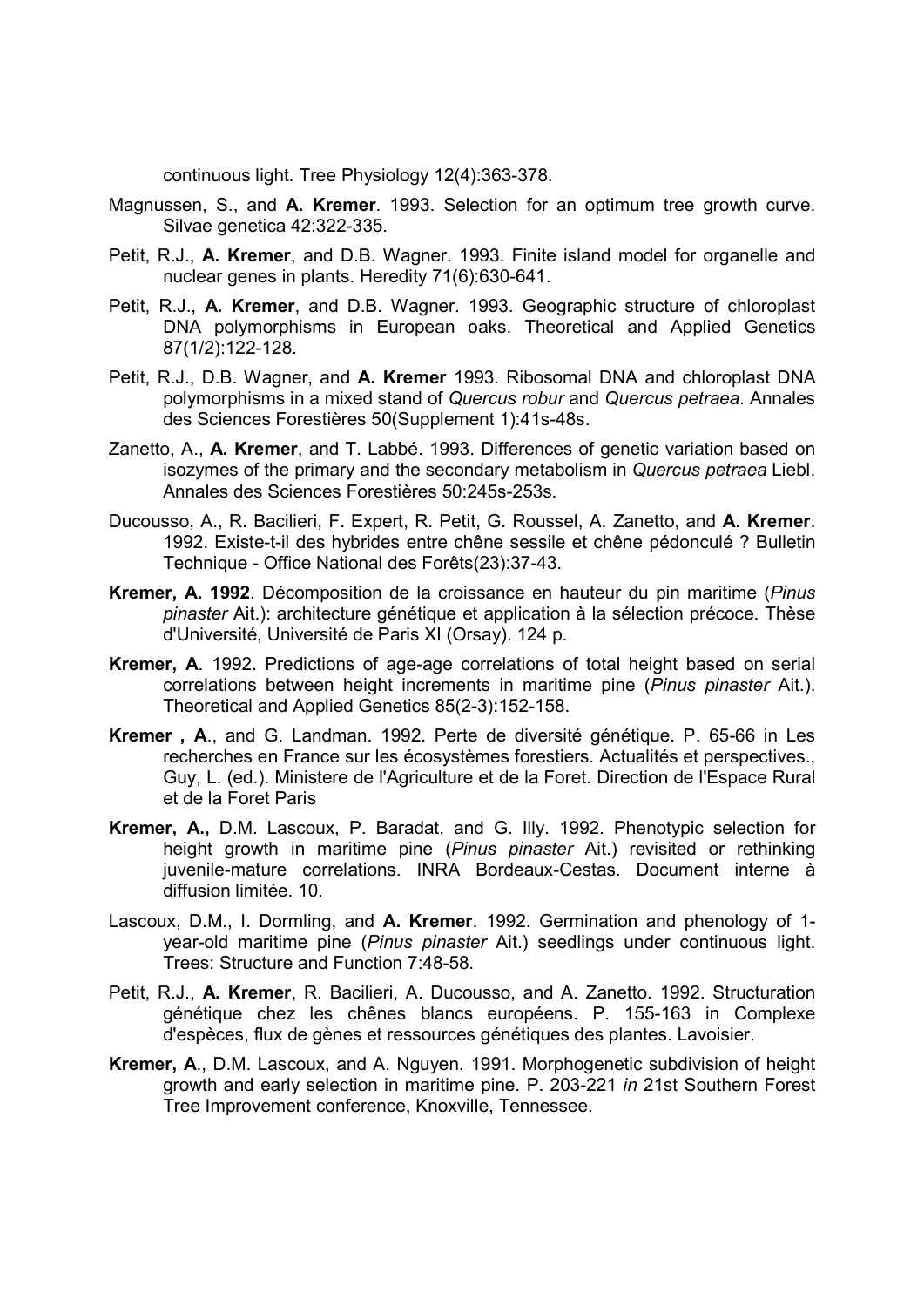- Kremer, A., R.J. Petit, A. Zanetto, V. Fougère, A. Ducousso, D.B. Wagner, and C. Chauvin. 1991. Nuclear and organelle gene diversity in Quercus robur and Quercus petraea. P. 141-166 in Genetic variation in european populations of forest trees, Müller-Starck, G., and M. Ziehe (eds.). Sauerländer's Verlag.
- Dupouey, J.L., V. Fougère, and A. Kremer. 1990. Variabilité génétique des chênes sessile et pédonculé à l'aide de marqueurs morphologiques et moléculaires. Revue Forestière Française 42:198-204.
- Kremer, A., A. Nguyen, M. Lascoux, and G. Roussel. 1990. Morphogenèse de la tige principale et croissance primaire du pin maritime (Pinus pinaster Ait.). P. 333-349 in Actes du 3ième colloque Arbora, Sciences et industries du bois. ARBORA, Bordeaux, 14-15 Mai 1990.
- Kremer, A., and L.A. Xu. 1989. Relationship between first-season free growth components and later field height growth in maritime pine (Pinus pinaster). Canadian Journal of Forest Research 19(6):690-699.
- Kremer, A., L.A. Xu, J.P. Guyon, and G. Roussel. 1989. Genetic, age, and ontogenetic variation of phyllotactic arrangements in pine species. Canadian Journal of Botany 67(4):1254-1261.
- Teissier du Cros, E., D. Auclair, L. Bouvarel, A. Kremer, M.F. Slak, and C. Dumas. 1989. Genetic improvement and modified conventional culture of forest trees for short term biomass production. Fifth intermediate report. P. 47-50 in Energy from biomass 4. Proceedings of the third contractors' meeting, Paestum, 25-27 May 1988. Elsevier Applied Science Publishers; London; UK.
- Kremer, A., and D.M. Lascoux. 1988. Genetic architecture of height growth in maritime pine (Pinus pinaster Ait.). Silvae Genetica 37(1):1-8.
- Guyon, J.P., D. Betored, and A. Kremer. 1987. Influence de la température et des précipitations sur l'activité du méristème apical et sur les composantes de la croissance en hauteur dans une régénération naturelle de Pin noir d'Autriche (Pinus nigra Arn ssp. nigricans Host). Acta Oecologia, Oecology Plantarum 8(4):309-320.
- Kremer, A. 1986. Les variations d'expression du génotype (Corrélation Juvénile-adulte et intéraction génotype-milieu). Approche quantitative et explicative. Revue Forestière Française 38(Numéro spécial):40-48.
- Kremer, A. 1986. Méthodes et stratégies de sélection. Revue Forestière Française 38(Numéro Spécial):89-100.
- Kremer, A. 1986. Programme d'amélioration du chêne rouge d'Amérique. Revue Forestière Francaise 38(Numéro spécial):165-166.
- Kremer, A. 1986. Use of vegetative propagation to improve the prediction of the genotypic and additive values of selection candidates in forest tree breeding programs. INRA Bordeaux-Cestas. Document interne à diffusion limitée. 46.
- Kremer, A., and G. Roussel. 1986. Décomposition de la croissance en hauteur du pin maritime (Pinus pinaster Ait.). Variabilité géographique des composantes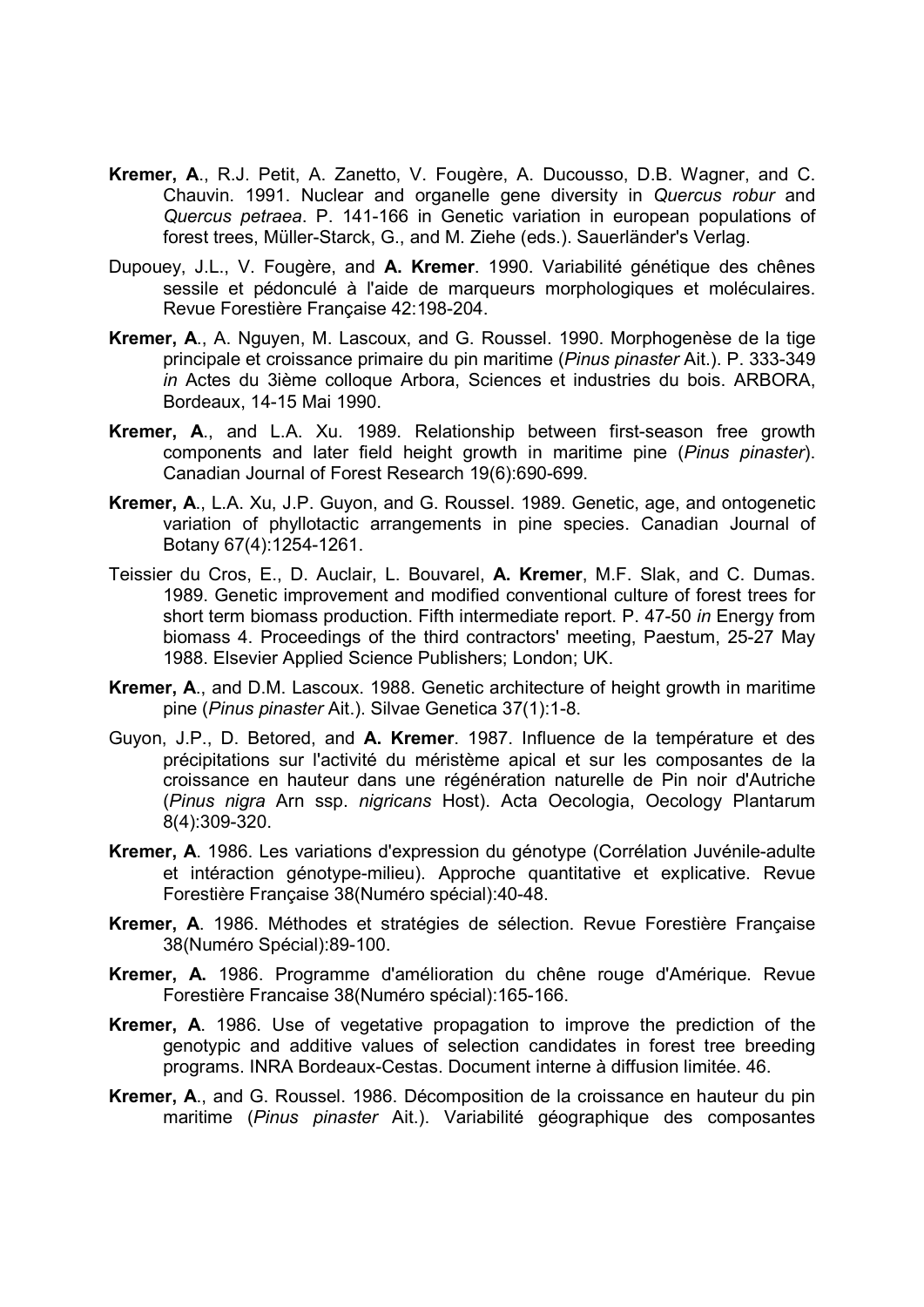morphogénétiques et phénologiques. Annales des Sciences Forestières 43(1):15-33.

- Kremer, A., G. Roussel, and P. Paztuszka. 1986. Irrigation de la pépinière du Domaine de l'Hermitage. INRA Bordeaux-Cestas. Document interne à diffusion limitée. 30.
- Kremer, A. 1985. Component analysis of height growth, compensation between components and seasonal stability of shoot elongation in maritime pine (Pinus pinaster Ait.). P. 203-217 in Crop physiology of forest tree. Department of Plant Breeding University of Helsinki; Helsinki; Finland.
- Kremer, A. 1984. Distribution of relative growth rates and variation of cytohistological zonation in apical meristems of seedlings of two contrasting open-pollinated jack pine (Pinus banksiana) families. Canadian Journal of Forest Research 14(3):297- 310.
- Kremer, A. 1984. Recherche de prédicteurs juvéniles de la croissance en hauteur du pin maritime (Pinus pinaster Ait.). Le Sélectionneur Français 33:7-19.
- Kremer, A., and D.X. Destremau. 1984. Les chênes d'Amérique. Informations forêt AFOCEL-ARMEF 2:151-161.
- Kremer, A., and P.R. Larson. 1983. Genetic control of height growth components in jack pine seedlings. Forest Science 29(3):451-464.
- Guyon, J.P., and A. Kremer. 1982. Stabilité phénotypique de la croissance en hauteur et cinétique journalière de la pression de sève et de la transpiration chez le pin maritime (Pinus pinaster Ait). Canadian Journal of Forest Research 12(4):936- 946.
- Kremer, A., and P.R. Larson. 1982. The relation between first-season bud morphology and second- season shoot morphology of jack pine seedlings. Canadian Journal of Forest Research 12(4):893-904.
- Kremer, A., and G. Roussel. 1982. Composantes de la croissance en hauteur chez le pin maritime (Pinus pinaster Ait). Annales des Sciences Forestières 38:77-98.
- Kremer, A. 1981. Déterminisme génétique de la croissance en hauteur du pin maritime (Pinus pinaster Ait.). 3. Evolution des composantes de la variance phénotypique et génotypique. Annales des Sciences Forestières 38(3):355-375.
- Kremer, A. 1981. Déterminisme génétique de la croissance en hauteur du pin maritime (Pinus pinaster Ait.). 1. Role du polycyclisme. Annales des Sciences Forestières 38(2):199-222.
- Kremer, A. 1981. Déterminisme génétique de la croissance en hauteur du pin maritime (Pinus pinaster Ait.). 2. Comportement interrannuel. Interaction génotype x année. Annales des Sciences Forestières 38(3):331-354.
- Lanier, L., R. Keller, and A. Kremer. 1980. Le chêne rouge en France. Revue Forestière Francaise 32(5):419-451.
- Kremer, A. 1979. Contrôle génétique de la croissance en hauteur du pin maritime: rythme annuel et comportement interannuel. P. 340-352 in Comptes-rendus du